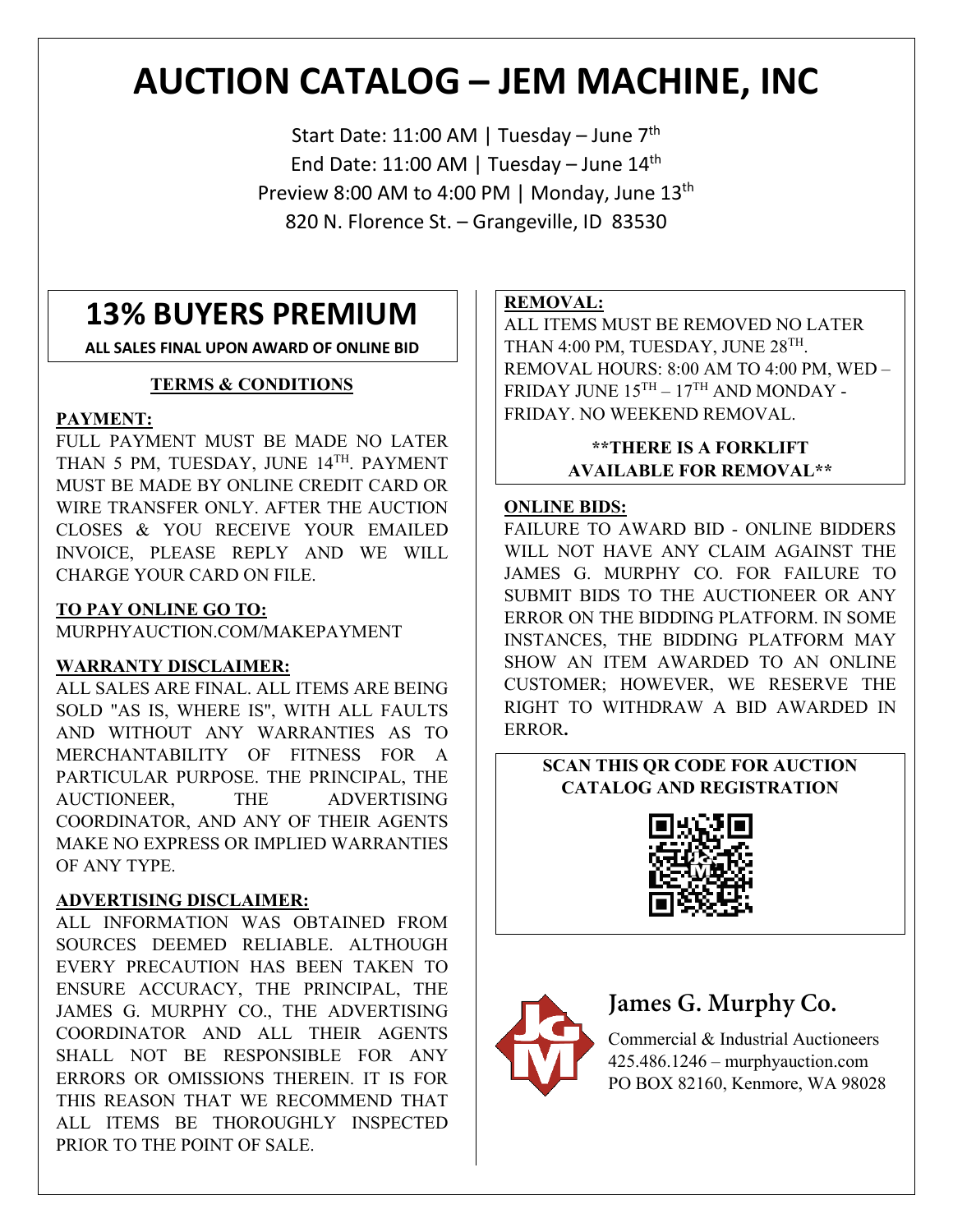

#### JEM MACHINE, INC - ONLINE AUCTION 6/7/2022-6/14/2022

#### LOT #

#### 1 HYSTER P50

5,000 LB PNEUMATIC FORKLIFT, 8'3" MAST HEIGHT, SIDE SHIFT, 4' X 4" FORKS, 4 CYL GAS, HOUR METER READS: 3,180 SERIAL NUMBER: N/A

#### 2 NISSAN 50

5,000 LB PNEUMATIC FORKLIFT, 188" 3-STAGE MAST, SIDE SHIFT, GAS, HOUR METER READS: 4,925 SERIAL NUMBER: UJ02A25V

#### 3 HYSTER H250H

22,950 LB DUAL PNEUMATIC FORKLIFT, PERKINS DIESEL, 3 SPD MONOTROL, 12' MAST HEIGHT, SIDE SHIFT, 8' X 8" FORKS, HOUR METER: N/A SERIAL NUMBER: C007P-2952Z

#### 4 HYSTER H225E

22,000 LB DUAL PNEUMATIC FORKLIFT, EROPS, 4 CYL DETROIT, MANUAL TRANS, 13'6" MAST HEIGHT, SIDE SHIFT, 8' X 8" FORKS, HOUR METER READS: 9,945 SERIAL NUMBER: BP7-9255X

#### 5 HYSTER H200ES

20,000 LB DUAL PNEUMATIC FORKLIFT, 6 CYL PERKINS DIESEL, 182" 2-STAGE MAST, SIDE SHIFT, 4' X 10" FORKS, HOUR METER READS: 5,641 SERIAL NUMBER: B7P79204

#### 6 HYSTER 90

EXTENDA-LIFT TELEHANDLER, 4X4X4 PERKINS DIESEL 4' X 5" FORKS, ROPS, BADLAND, 12,000 LB BOOM MOUNTED WINCH, 13.00 X 24, HOUR METER READS: 1,864 SERIAL NUMBER: N/A

#### LOT #

#### 7 CATERPILLAR 950B

ARTICULATED WHEEL LOADER, CAT DIESEL GP BUCKET, 17.5X25, ROPS, HOUR METER READS: 41,589 SERIAL NUMBER: 81J12840

#### 8A JOHN DEERE 310A

BACKHOE/LOADER, JD DIESEL, EROPS, 86" GP BUCKET, 12" DITCH BUCKET, OUTRIGGER, 16.9-24, HOUR METER READS: 4,393 SERIAL NUMBER: 310AD-316843T

### HAY FORK ATTACHMENT (FOR JOHN 8B DEERE)

#### 9 CASE 480C

SKIP LOADER W/EXTENDA-HOE BACKHOE ATTACHMENT, 4-IN-1 BUCKET, 24" BUCKET, HYDRAULIC OUTRIGGER, 4 CYL DIESEL, HOUR METER READS: 3,464 SERIAL NUMBER: 900129

#### 10 PRENTICE 620FB

FELLER BUNCHER, 400 CUMMINS, HOUR METER READS: 3,331 SERIAL NUMBER: 620P56871

#### 11 QUADCO QFH

22" CAPACITY FELLER BUNCHER HEAD SERIAL NUMBER: 22653

#### 12 THUNDERBIRD 1236

HEEL BOOM TRACK LOG LOADER, CUMMINS 6CT, 8.3L DIESEL W/HOLSET TURBO KIT INSTALLED, HOUR METER READS: 6,703 SERIAL NUMBER: X738DE10758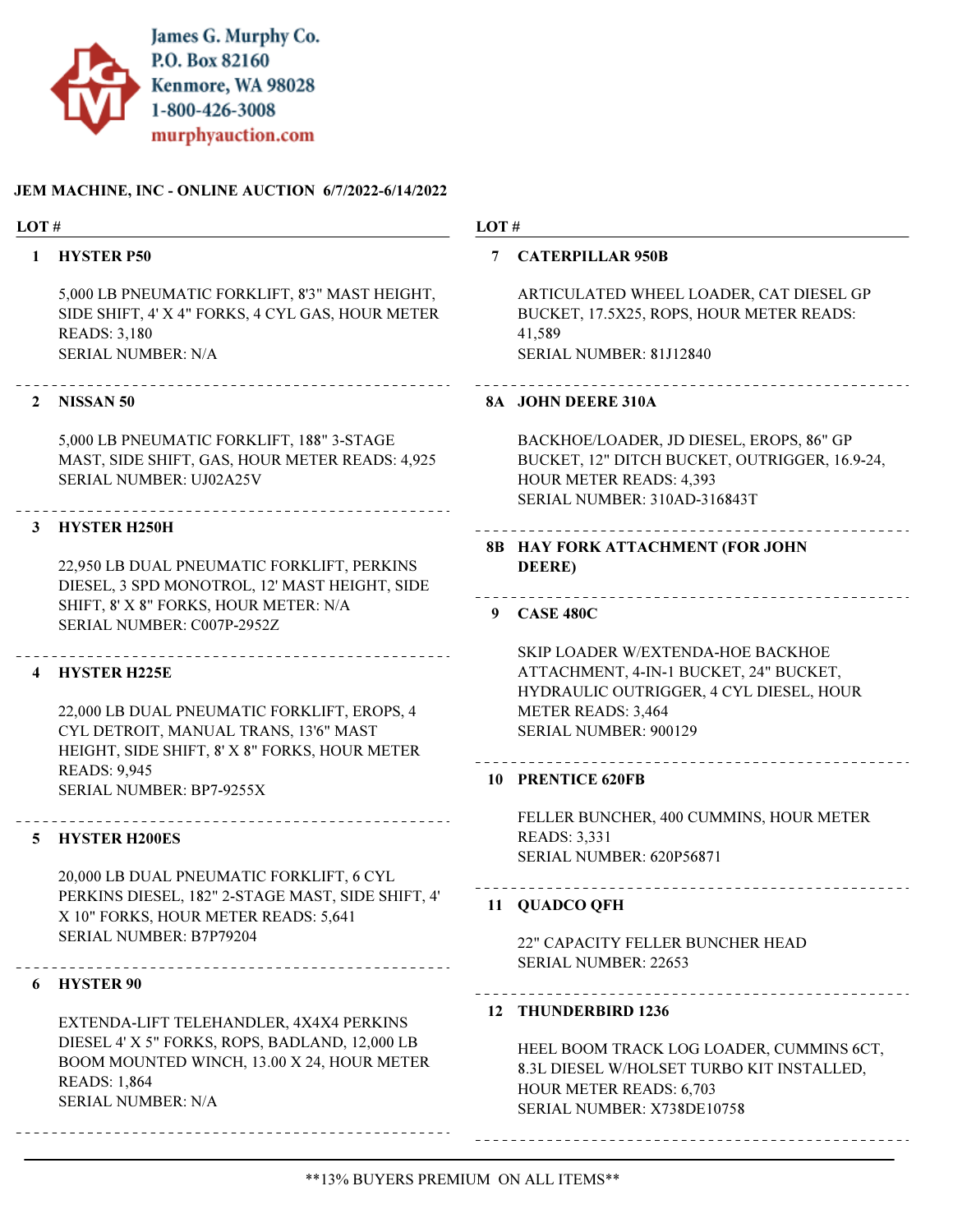#### JEM MACHINE, INC - ONLINE AUCTION 6/7/2022-6/14/2022

#### LOT #

#### 13 THUNDERBIRD 836

HEEL BOOM TRACK LOG LOADER, CUMMINS DIESEL W/CUMMINS TURBO KIT INSTALLED, HOUR METER READS: 3,249 SERIAL NUMBER: 65502

#### 14 CATERPILLAR 235

HYDRAULIC EXCAVATOR CAT 3306 DIESEL, 32" BUCKET W/TOWNSEND HYDRAULIC THUMB, 32" TRIPLE GROUSER TRACK, ENCLOSED CAB W/GUARD, HOUR METER READS: 4,883 SERIAL NUMBER: 32K1138

### 15 CASE 980B

HYDRAULIC EXCAVATOR, 6 CYL CASE DIESEL, LEVELING CAB, ESCO 32" BUCKET W/THUMB, ENCLOSED CAB, 30" TRIPLE GROUSER TRACK, HOUR METER READS: 715 SERIAL NUMBER: 6204109

#### 16 DRESSER TD-25

CRAWLER DOZER, 13' 4-WAY BLADE, 6 CYL DIESEL, 3 SPD TRANS, ROPS, 3-SHANK RIPPER, HOUR METER READS: 779 SERIAL NUMBER: 2550U1267

#### 17 1996 INT'L 2574

6X4 T/A 10/12 YD DUMP, DIESEL, EATON 13 SPD, STEEL BOX, TARP, FRONT END PLUMBED FOR A SNOW PLOW, ODOMETER READS: 154,127, HOUR METER READS: 21,941 (\*\*NO PLOW\*\*) SERIAL NUMBER: 1HTGGAER6TH398086

#### 2006 WESTERN STAR (FREIGHTLINER) 4900 18 FAG

T/A LOG TRUCK, CUMMINS N14+, 18 SPD, A/C, JAKE, SI LODEC S1-9100GW BUNK SCALE, ODOMETER READS: 528,685 SERIAL NUMBER: 5KKXAF0076PV89870

### 19 1989 PETERBILT 377

LOG TRUCK, 365 CUMMINS, FULLER/EATON, WILLIAMS LOG BUNK AIR SCALES, ODOMETER

#### LOT #

READS: 576,187 SERIAL NUMBER: 1XP-CD29X-7-KD-280989

#### 20 1985 KENWORTH C510

10 CUBIC YARD MIXER TRUCK, DETROIT DIESEL, RT011607LL, PRESSURE TANK, ODOMETER READS: 267,056 SERIAL NUMBER: 2NKCLL9X7FM326409

### 21 1979 MACK RS600L

T/A TRUCK, MACK DIESEL, TWIN STICK TRANS, WET KIT, ODOMETER READS: 179,376 SERIAL NUMBER: RS685LS45994

#### 22 1998 FORD E-450

BUS 7.3 DIESEL, AUTO, 18-PASSENGER, RICON WHEELCHAIR LIFT, 4-WHEEL CHAIR, TIE DOWNS, ODOMETER READS: 30,092 SERIAL NUMBER: 1FDXE40FDWHB45329

#### 23 1977 LOAD KING 503DF

50-TON TRI AXLE LOWBOY, APPROX 8' X 20' DECK, 8' X 10' UPPER DECK SERIAL NUMBER: N/A

#### 

#### 24 1996 BIG TEX

16' T/A GOOSENECK TRAILER, BEAVERTAIL, RAMPS, SPARE TIRE SERIAL NUMBER: 16VGX16291375994

#### 25 PEERLESS

T/A LOG TRAILER, BUNK SCALES SERIAL NUMBER: ID010708

#### 26 PEERLESS

T/A LOG TRAILER, BUNK SCALES SERIAL NUMBER: W794087

27 PEERLESS

T/A LOG TRAILER, BUNK SCALES SERIAL NUMBER: W748808

----------------------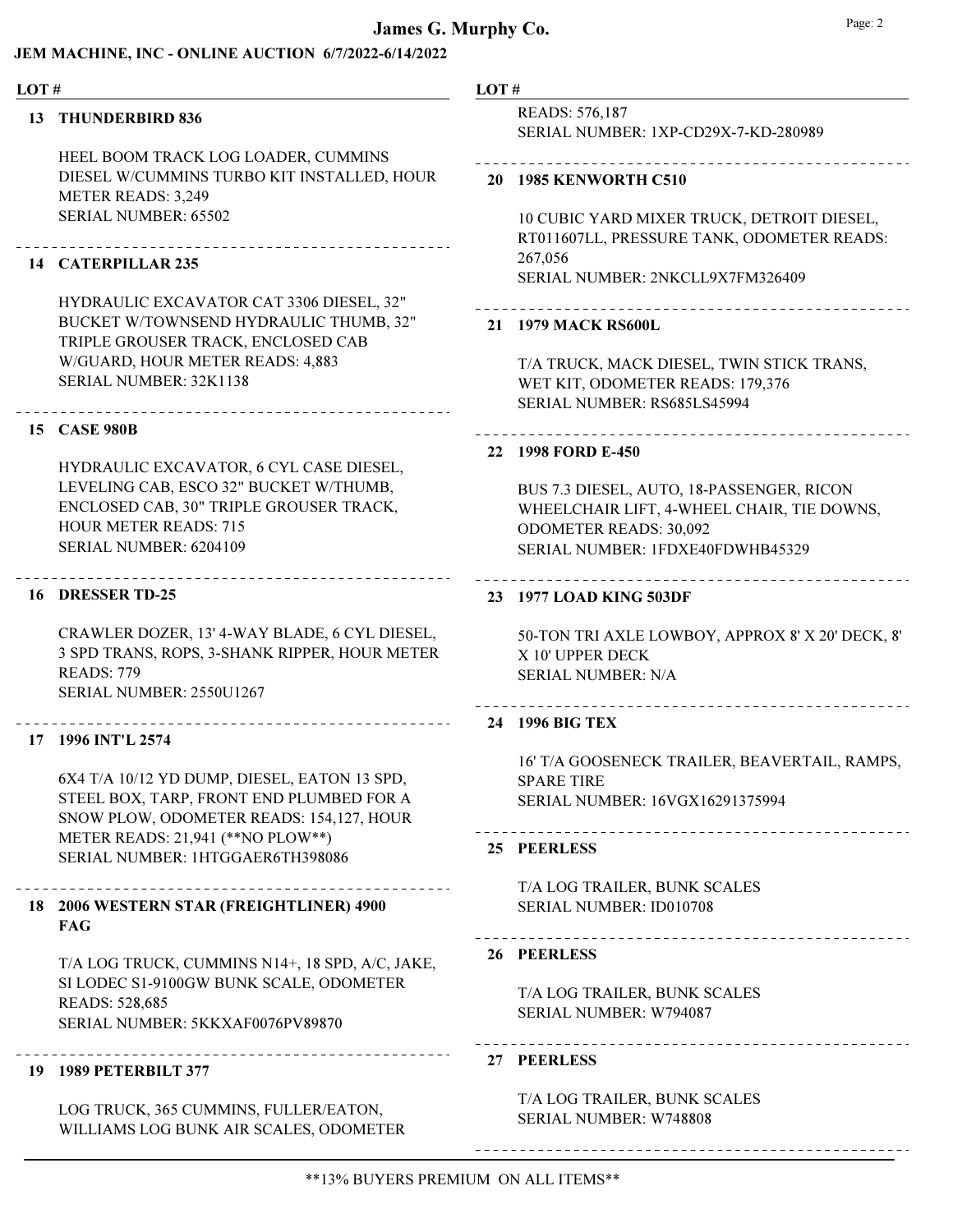| LOT# |                                                                                                            | LOT# |                                                                                                                                                                                        |
|------|------------------------------------------------------------------------------------------------------------|------|----------------------------------------------------------------------------------------------------------------------------------------------------------------------------------------|
|      | 28 CUSTOM BUILT S/A TRAILER, APPROX<br>1950'S VINTAGE<br>INT'L TRUCK BOX, TOOLBOX<br>SERIAL NUMBER: 575546 |      | 38 GENIE 1930<br>ELECTRIC SELF-PROPELLED SCISSOR LIFT                                                                                                                                  |
|      | ________________________________<br>29 BRI-MAR-HD                                                          |      | 40 METAL ALL STEEL BUILDING, LARGE<br>AIRPORT HANGER,<br>100' CLEAR SPAN X 114'L X 20' SIDEWALLS, 60'W X                                                                               |
|      | T/A APPROX 6'8" X 16' DECK, WOOD DECK<br>EQUIPMENT TRAILER W/ATTACHED RAMPS<br>SERIAL NUMBER: IDTL00725    |      | 20' WILSON INDUSTRIES ALUMINUM BI-FOLD DOOR<br>W/MAN DOOR ENTRANCE (POWERED BY (2) 1 HP<br>MOTOR/GEAR REDUCERS), (6) FRAMES, 3,536' OF 8"<br>PERLINS/GIRTS AS WELL USED METAL SIDING & |
|      | 30 BUTLER                                                                                                  |      | ROOF.                                                                                                                                                                                  |
|      | 1,000 CUBIC FOOT BULK ALUMINUM T/A TRAILER<br>SERIAL NUMBER: 1169BPAM                                      |      | <b>40Z SALE MOVES TO LOWER LOT</b>                                                                                                                                                     |
|      | 31 S/A TRAILER MOUNTED EAGLE IRON WORKS                                                                    |      | 41 WARREN BAERG W-350                                                                                                                                                                  |
|      | 15' SAND<br>SCREW CONVEYOR, 5 HP, 230/460V, 3 PHASE                                                        |      | CUBER, TOSHIBA 300 HP/1,800 RPM, PREMIUM<br>DUTY, TEFC DRIVE TO REX TITAN 172:1 RATIO<br><b>GEAR DRIVE</b>                                                                             |
|      | 32 TAG-A-LONG 8' X 8' RECEIVING HOPPER<br><b>W/APPROX</b>                                                  |      | <b>SERIAL NUMBER: 63J1002105</b>                                                                                                                                                       |
|      | 3'X<br>15' TAKE-AWAY BELT W/SKK 7-1/2 HP GEAR MOTOR                                                        |      | <b>42 WARREN BAERG</b>                                                                                                                                                                 |
|      | 33 PEERLESS                                                                                                |      | 20"W X 12'L MIXING CHAMBER, EURO 5 HP TEFC<br><b>MOTOR &amp; GEAR REDUCER</b><br>SERIAL NUMBER: 15H10021502                                                                            |
|      | T/A LOG TRAILER FRAME (**NO PINTLE HOOK OR<br>TIRES**)                                                     |      | <b>43 WARREN BAERG</b>                                                                                                                                                                 |
|      | SERIAL NUMBER: 655180                                                                                      |      | TWIN 9" FEED AUGERS, FEED MODULE, 5 HP TEFC<br><b>MOTOR &amp; GEAR REDUCER</b>                                                                                                         |
|      | <b>34A MIXER DRUM W/DRIVE MOTORS</b>                                                                       |      |                                                                                                                                                                                        |
|      | <b>34B DRUM DRIVE</b>                                                                                      |      | 44 NICHOLSON A-5                                                                                                                                                                       |
|      | 34C LOT, (2) DRUM DRIVES<br>___________________________________                                            |      | 27" REFURBISHED RIGHT HAND DEBARKER, MAIN<br>FRAME: SEVERAL FEED ROLL BEARINGS<br>REPLACED, NEWS GEARS, NEW HOSES & LUBES                                                              |
|      | 35 FLYING CONCRETE HOPPER                                                                                  |      | LINES, RING CARRIER FRAME: WELD REPAIRED<br>AND REMACHINED AREA THAT THE RING BOLTS                                                                                                    |
|      | 36 5'3" X 32' SIDE LIFT FORKLIFT MAST                                                                      |      | TO THE CARRIER FRAME, AIR CELL RING, MAIN<br>RING BEARINGS CHECK OUT TO AXIAL OF .005 -<br>DEMETRIAL OF .008 - ALL NEW AIR BAGS WERE                                                   |
|      | 37 CALAVAR CONDOR 48                                                                                       |      | REPLACED - NEW TIMKIN CARTRIDGE BEARINGS<br>AND SEALS REPLACED - OD OF THE RINGS WAS                                                                                                   |
|      | 42" MAX PLATFORM HEIGHT, R/T SQUIRT BOOM<br>MANLIFT, 4 CYL GAS<br>SERIAL NUMBER: P212-005057               |      | REMACHINED. INCLUDED: MAIN FRAME, CARRIER<br>FRAME, ONE AIR CELL RING, RING                                                                                                            |
|      |                                                                                                            |      |                                                                                                                                                                                        |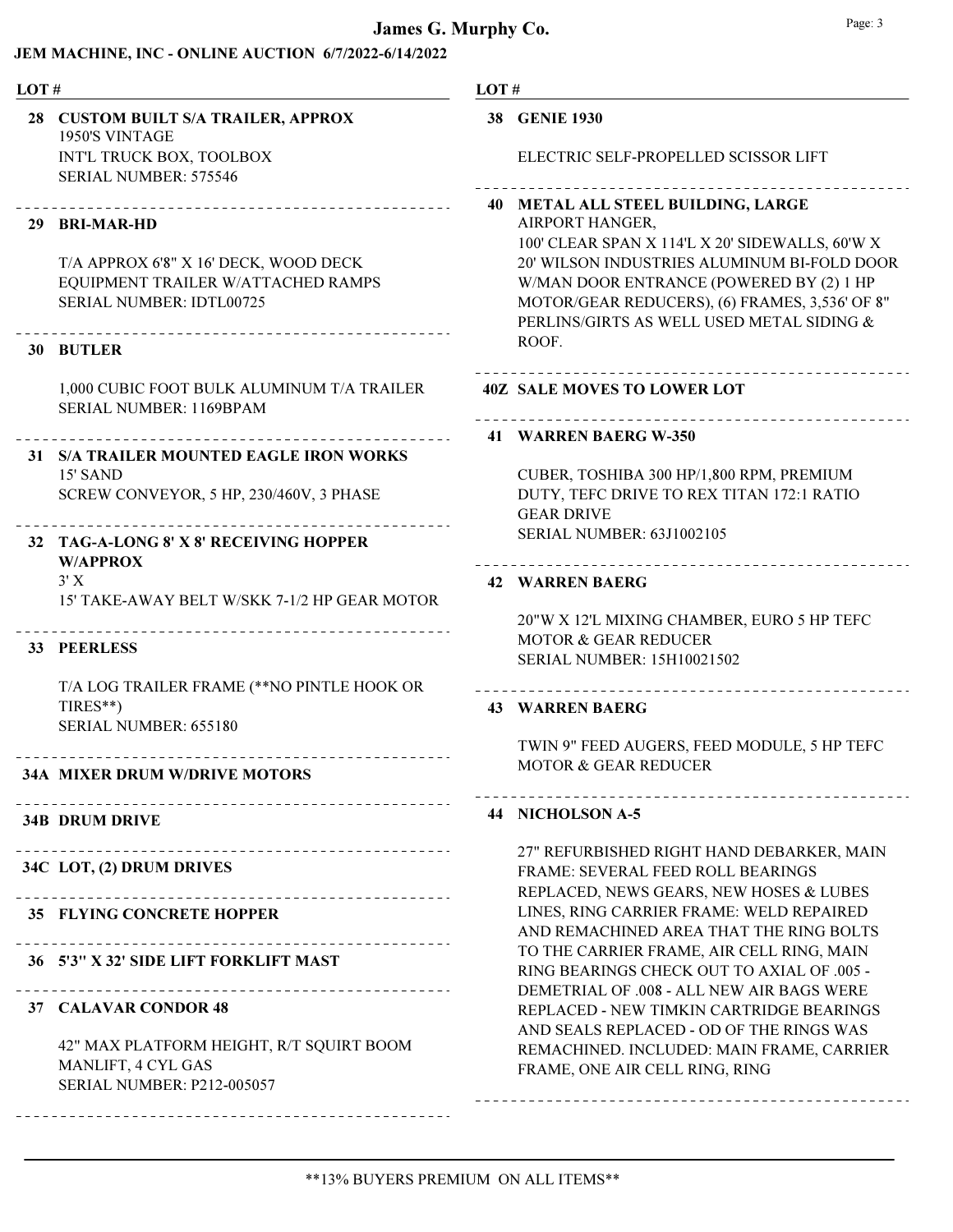### JEM MACHINE, INC - ONLINE AUCTION 6/7/2022-6/14/2022

| LOT# |                                                                                                   | LOT# |                                                                                           |
|------|---------------------------------------------------------------------------------------------------|------|-------------------------------------------------------------------------------------------|
| 45.  | <b>NICHOLSON A-5</b>                                                                              |      | 61 SET OF (5) NICHOLSON 35" DEBARKER ARMS                                                 |
|      | 27" REMOTE AIR RING, 6-TOOL (**REFURBISHED,<br><b>REMOTE AIR)</b><br>____________________________ |      | 62 SET OF (6) NICHOLSON 35" TOOL ARM<br><b>HUBS FOR</b><br>MOUNTING PLATE STYLE TOOL ARMS |
|      | <b>46 NICHOLSON</b>                                                                               |      |                                                                                           |
|      | 35" CAPTIVE AIR RING (*REFURBISHED)                                                               |      | 63 SET OF (6) NICHOLSON 27" DEBARKER<br>ARMS W/2-BOLT<br>TIP                              |
|      | <b>47 NICHOLSON</b>                                                                               |      |                                                                                           |
|      | 27" CAPTIVE AIR RING (*USED AS CUSTOMER<br>LOANER, .005 BEARING CLEARANCE)                        |      | 64 SET OF (6) NICHOLSON 27" DEBARKER ARMS                                                 |
| 48.  | <b>NICHOLSON</b>                                                                                  |      | 65 SET OF (6) NICHOLSON 27" DEBARKER<br>ARMS W/2-BOLT<br>TIP                              |
|      | 35" RING (*NOT COMPLETE)                                                                          |      | 66 SET OF (6) NICHOLSON 27" DEBARKER ARMS                                                 |
| 49.  | <b>NICHOLSON</b>                                                                                  |      | 67 SET OF (6) NICHOLSON 27" DEBARKER                                                      |
|      | 27" LOG TUNNELS                                                                                   |      | <b>ARMS W/2-BOLT</b><br>TIP                                                               |
|      | 52 LOT, (4) NICHOLSON 18-TOOTH                                                                    |      | 68 SET OF (6) 27" NICHOLSON DEBARKER ARMS                                                 |
|      | 53 LOT, 32-TOOTH & 41-TOOTH                                                                       |      | 69 SET OF (6) 27" NICHOLSON DEBARKER ARMS                                                 |
|      | 54 LOT, (4) NICHOLSON 45-TOOTH                                                                    |      | 70 SET OF (5) NICHOLSON TOOL ARM HUBS<br>FOR MOUNTING                                     |
| 55.  | <b>NICHOLSON A-5</b>                                                                              |      | PLATE STYLE TOOL ARMS                                                                     |
|      | 50-TOOTH                                                                                          |      | 71 SET OF (6) 27" NICHOLSON DEBARKER                                                      |
|      | 56 SET OF (6) NICHOLSON 35" DEBARKER ARMS                                                         |      | ARMS W/2-BOLT<br>TIP                                                                      |
|      | 57 SET OF (6) NICHOLSON 35" DEBARKER ARMS                                                         |      | 72 SET OF (6) 27" NICHOLSON DEBARKER<br>ARMS W/2-BOLT                                     |
|      | 58 SET OF (5) NICHOLSON 35" DEBARKER ARMS                                                         |      | TIP                                                                                       |
|      | 59 SET OF (6) NICHOLSON 35" DEBARKER ARMS<br><u>.</u>                                             |      | 73 SET OF (6) 27" NICHOLSON DEBARKER ARMS                                                 |
|      | 60 SET OF (6) NICHOLSON 35" DEBARKER<br>ARMS W/2-BOLT<br>TIP                                      |      | 74 SET OF (6) 27" NICHOLSON E CARBIDE<br><b>KNIVES</b>                                    |
|      |                                                                                                   |      | 75 SET OF (4) 27" NICHOLSON E CARBIDE<br><b>KNIVES</b>                                    |

\_\_\_\_\_\_\_\_\_\_\_\_\_\_\_\_\_\_\_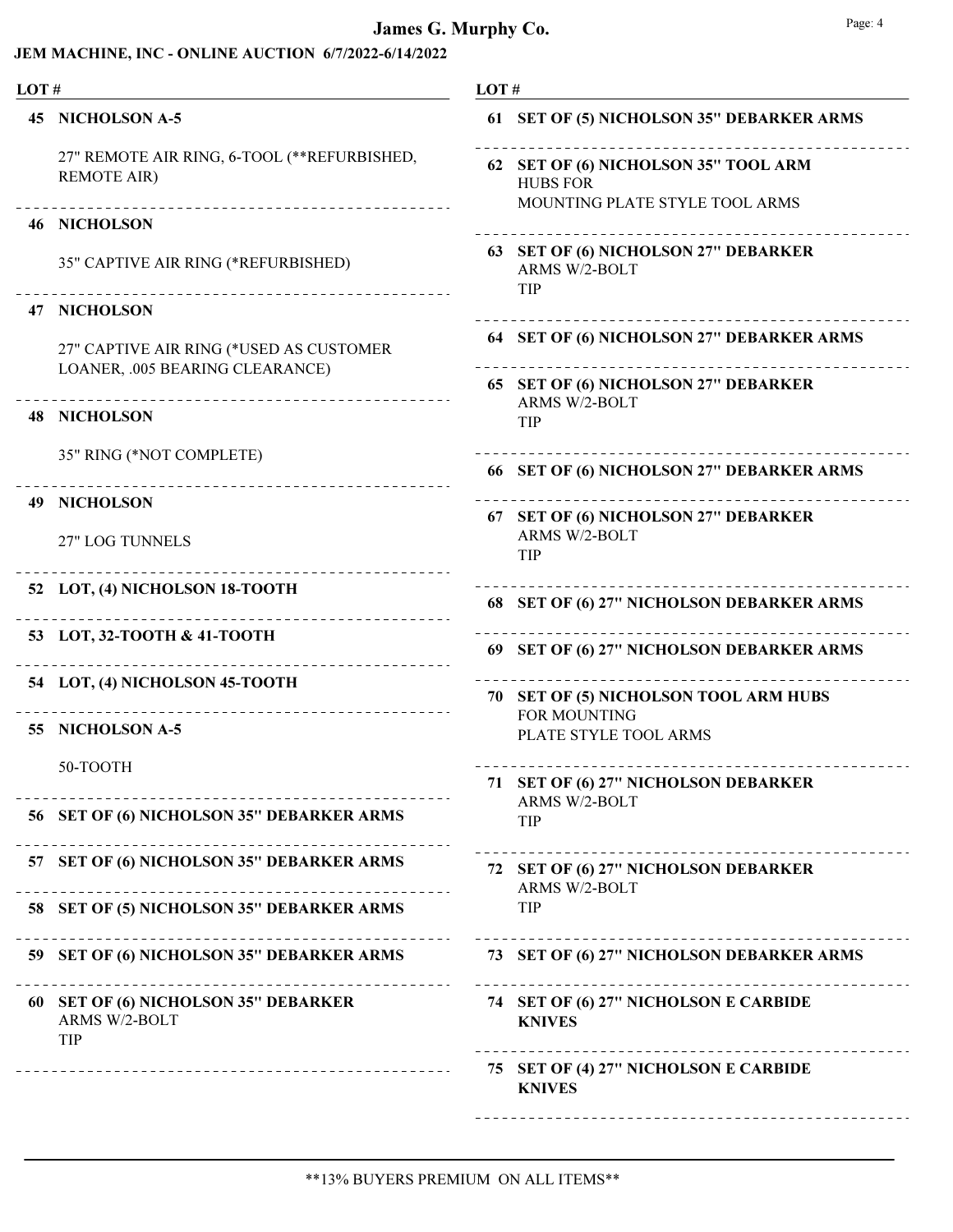| LOT# |                                                                     | LOT# |                                                                     |
|------|---------------------------------------------------------------------|------|---------------------------------------------------------------------|
|      | 76 SET OF (6) 27" NICHOLSON E CARBIDE<br><b>KNIVES</b>              |      | 95 LOT, (6) NICHOLSON 35" TOOL ARM<br><b>CLAMPS (LEVER</b><br>ARMS) |
|      | 77 SET OF (6) 27" NICHOLSON E CARBIDE<br><b>KNIVES</b>              |      | 96 LOT, (2) NICHOLSON 22" DEBARKER ARMS<br>(LEVER ARMS)             |
|      | 78 SET OF (6) 27" NICHOLSON E CARBIDE<br><b>KNIVES</b>              |      | 97 LOT, (6) NICHOLSON 22" DEBARKER ARMS                             |
|      | 79 SET OF (4) 27" NICHOLSON E CARBIDE<br><b>KNIVES</b>              |      | 98 LOT, MISC NICHOLSON CYLINDER PARTS ON<br>THIS PALLET             |
|      | 82 SET OF (6) LINDSAY CARBIDE KNIVES                                |      | 99 LOT, (6) NICHOLSON 27 CAPTIVE AIR BAGS                           |
|      | 83 SET OF (6) LINDSAY CARBIDE KNIVES                                |      | 100 LOT, (2) NICHOLSON INSTALL AIR BAG<br><b>BENCH FIXTURES</b>     |
|      | 84 SET OF (6) LINDSAY CARBIDE KNIVES                                |      | 101 LOT, (5) NICHOLSON 27" TOOL ARM CLAMPS                          |
|      | 85 SET OF (5) LINDSAY CARBIDE KNIVES                                |      | 102 LOT, (6) NICHOLSON 27" TOOL ARM                                 |
|      | 86 SET OF (6) CARBIDE KNIVES                                        |      | <b>CLAMPS (LEVER</b><br>ARMS)                                       |
|      | 87 SET OF (2) CARBIDE KNIVES                                        |      | 103 LOT, (6) NICHOLSON 27" TOOL ARM<br><b>CLAMPS (LEVER</b>         |
|      | 88 APPROX 30" X 47" X 1" STEEL WORK TABLE                           |      | ARMS)                                                               |
|      | 89 LOT, MISC NICHOLSON PARTS ON THIS<br><b>PALLET</b>               |      | 104 35" NICHOLSON A5 FEED ROLL                                      |
|      | 90 LOT, (6) CYLINDER BARRELS FOR<br><b>NICHOLSON</b><br>A5 27"      |      | 105 35" NICHOLSON A5 FEED ROLL                                      |
|      |                                                                     |      | 106 35" NICHOLSON A5 FEED ROLL                                      |
|      | 91 LOT, FIBER GUARD TYPE A 064400H INSERTS                          |      | 107 35" NICHOLSON A5 FEED ROLL                                      |
|      | 92 LOT, (6) NICHOLSON CAPTIVE AIR BAG<br><b>PARTS</b>               |      | 108 35" NICHOLSON A5 FEED ROLL                                      |
|      | #C18632E                                                            |      | 109 35" NICHOLSON A5 FEED ROLL                                      |
|      |                                                                     |      | 110 35" NICHOLSON A5 FEED ROLL                                      |
|      | 93 LOT, MISC NICHOLSON 10161D9 PARTS ON<br>THIS PALLET              |      | 111 35" NICHOLSON A5 FEED ROLL                                      |
|      | 94 LOT, (5) NICHOLSON 35" TOOL ARM<br><b>CLAMPS (LEVER</b><br>ARMS) |      |                                                                     |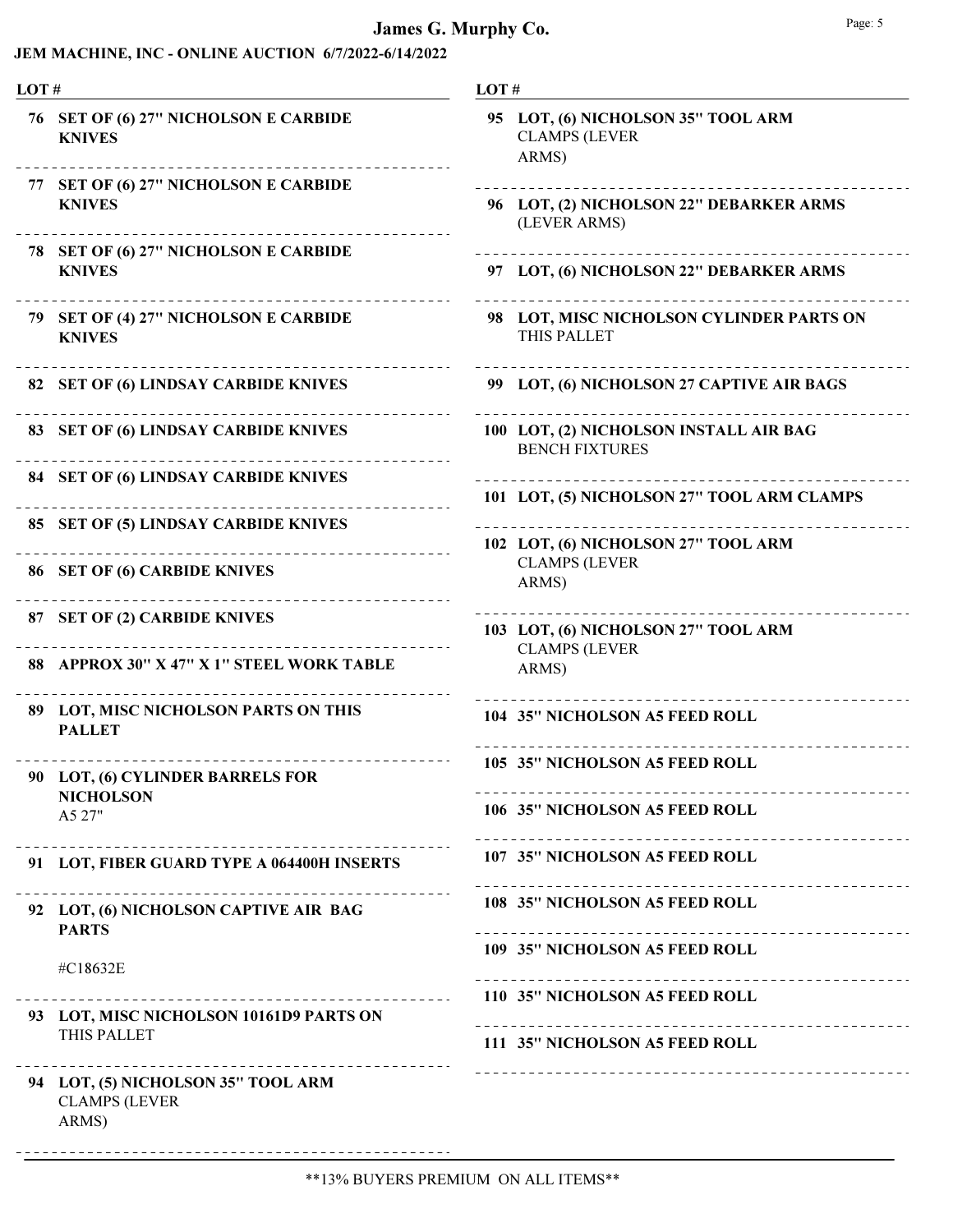### James G. Murphy Co. Bage: 6 Page: 6

| LOT#                                                                         | LOT#                                                                          |
|------------------------------------------------------------------------------|-------------------------------------------------------------------------------|
| 112 35" NICHOLSON A5 FEED ROLL                                               | <b>130 NICHOLSON</b>                                                          |
| _______________<br>113 27" NICHOLSON A5 FEED ROLL                            | 22" MAIN RING BEARING CORE                                                    |
| ________________________________<br>114A 27" NICHOLSON A5 FEED ROLL          | 131 NICHOLSON                                                                 |
| -------------------<br>114B 27" NICHOLSON A5 FEED ROLL                       | 22" RING PARTS ON THIS PALLET                                                 |
| 115 27" NICHOLSON A5 FEED ROLL                                               | <b>132 NICHOLSON</b>                                                          |
| ____________________<br>116 27" NICHOLSON A5 FEED ROLL                       | <b>22" AIR CELL PARTS</b>                                                     |
| 133 NICHOLSON<br>117 27" NICHOLSON A5 FEED ROLL                              |                                                                               |
| _ _ _ _ _ _ _ _ _ _ _ _ _ _ _ _                                              | 22" AIR CELL RING (RING ONLY)                                                 |
| 118 LOT, (4) VK 23" X 27" FEED ROLLS<br>__________________                   | 134 LOT, (4) NICHOLSON CARTRIDGE BEARING                                      |
| 119 LOT, (2) HOUR GLASS ROLLS                                                | <b>ASSEMBLIES</b>                                                             |
| _______________________<br>120 LOT, (2) HOUR GLASS ROLLS                     | ON THIS PALLET                                                                |
| 121 SCHUTTE HZF-40                                                           | 135 LOT, NICHOLSON 27" USED AIR SEAL PARTS<br><b>ON THIS</b><br><b>PALLET</b> |
| HAMMER MILL, 60 HP/1,780 RPM, 230/460V, 3 PHASE<br><b>SERIAL NUMBER: 417</b> | 136 LOT, NICHOLSON 27" USED AIR SEAL PARTS                                    |
| ---------------------------<br>122 VK/LINSEY 18" SELF CENTERING INFEED       | <b>ON THIS</b><br><b>PALLET</b>                                               |
| 123 (6) HOUR GLASS ROLLS, LOG INFEED W/DS<br><b>DRIVE</b>                    | 137 LOT, NICHOLSON 27" AIR RINGS ON THIS<br><b>PALLET</b>                     |
| 124 HYDRAULIC LOG STOP, 3" CYLINDER                                          | 138 LOT, NICHOLSON 27" MAIN RING BEARING<br><b>CORE</b>                       |
| <b>125 HYDRAULIC LOG KICKER</b>                                              |                                                                               |
| 126 LOT, (6) BELT ROLLS, 18" DIA. X 32" WIDE                                 | 139 LOT, NICHOLSON 27" MAIN RING BEARING<br><b>CORE</b>                       |
| 127 LOT, (6) NICHOLSON 27" CYLINDER RODS                                     | 140 LOT, NICHOLSON 27" RING PARTS ON THIS<br><b>PALLET</b>                    |
| 128 NICHOLSON                                                                | 141 LOT, NICHOLSON 35" AIR SEAL PARTS ON                                      |
| 27" REBUILT A5 FEED ROLL CYLINDER                                            | THIS PALLET                                                                   |
| 129 LOT, MISC SUPPLIES ON THIS PALLET                                        | 142 LOT, NICHOLSON 35" AIR SEAL PARTS ON<br>THIS PALLET                       |
|                                                                              |                                                                               |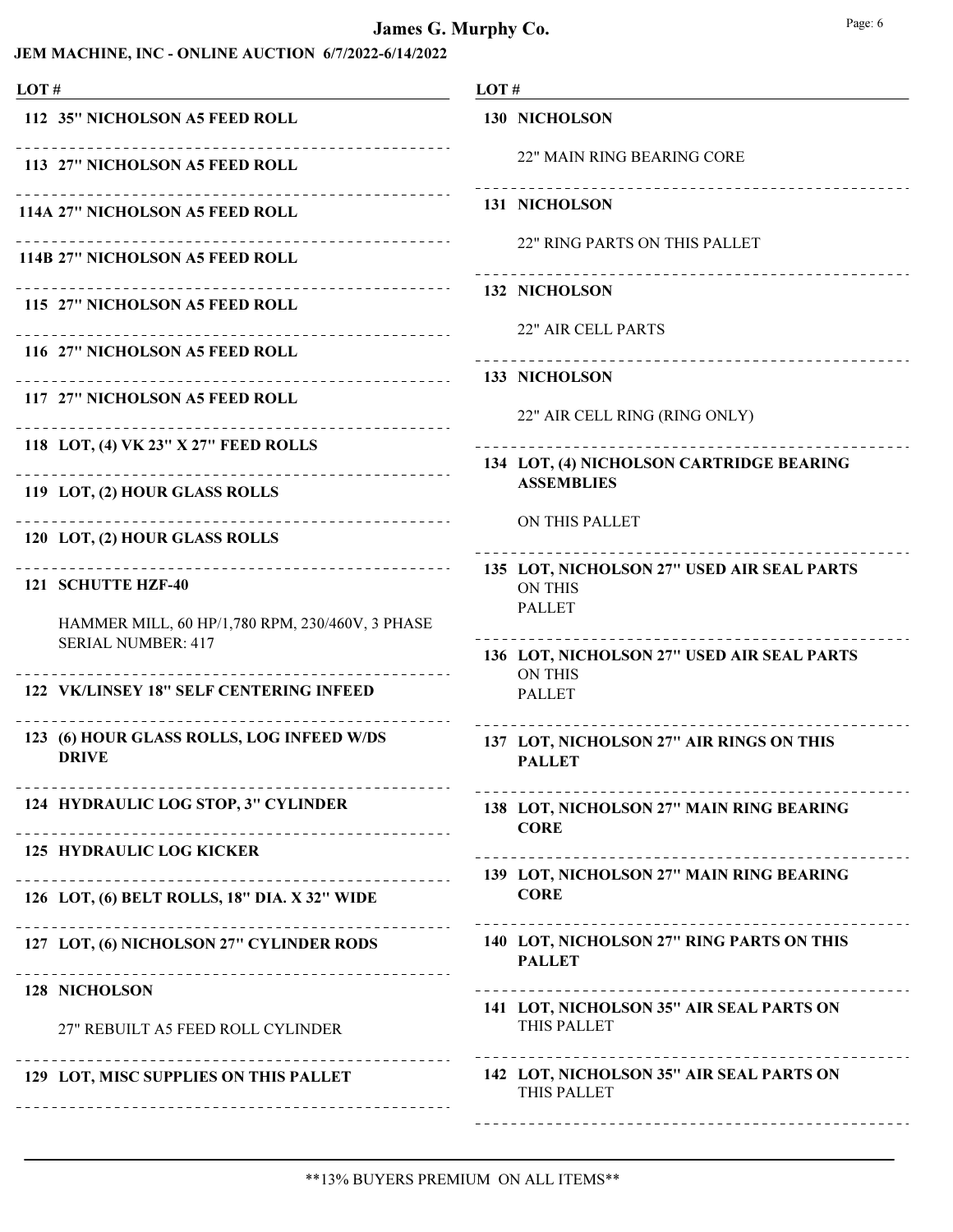| LOT# |                                                                                             | LOT#                                                                                        |
|------|---------------------------------------------------------------------------------------------|---------------------------------------------------------------------------------------------|
|      | 143 LOT, NICHOLSON 35" AIR SEAL PARTS ON<br>THIS PALLET                                     | <b>159 NICHOLSON</b><br><b>27" CARRIER FRAME</b>                                            |
|      | 144 LOT, (6) REBUILT NICHOLSON 35" AIR<br><b>SEAL CYLINDERS</b><br>ON THIS PALLET, 10" DIA. | 160 NICHOLSON<br><b>44" MOTOR BASE</b>                                                      |
|      | 145 LOT, (6) NICHOLSON 35" CARTRIDGE<br><b>BEARINGS</b>                                     | 161 LOT, NICHOLSON AIR CYLINDER PARTS ON<br>THIS PALLET                                     |
|      | 146 LOT, NICHOLSON 35" AIR SEAL PARTS ON<br>THIS PALLET                                     | <b>162 NICHOLSON</b>                                                                        |
|      | 147 LOT, NICHOLSON 35" MAIN RING BEARING<br><b>CORES</b>                                    | KNIFE FIXTURE, 44" BRAKE                                                                    |
|      |                                                                                             | <b>163 NICHOLSON</b>                                                                        |
|      | 148 LOT, NICHOLSON 44" AIR SEAL PARTS ON<br>THIS PALLET                                     | TEST CELL FOR 22", 27", 35 DEBARKER RINGS, 4 CYL<br>GAS W/AIR COMPRESSOR, ROCKFORD TAKE OFF |
|      | 149 LOT, NICHOLSON 44" AIR SEAL PARTS ON<br>THIS PALLET                                     | 164 CONTROL CAB, 4' X 5' X 7-1/2' HIGH                                                      |
|      | ____________________________<br>150 LOT, NICHOLSON 44" MAIN RING BEARING<br><b>CORES</b>    | 165 10' X 4' X 7'H, 1/4" MS FEED HOPPER                                                     |
|      | -------------------------------                                                             | 166 12'6" X 6'6" X 6'H 1/4" MS FEED HOPPER                                                  |
|      | <b>151 TAIL DRUM W/GEAR BOX</b>                                                             | <b>167 STEEL PLATE ON THIS PALLET</b>                                                       |
|      | 152 LOT, (2) EVEN END ROLLS                                                                 | 168 LOT, MISC WATER METERS IN THIS TOTE                                                     |
|      | 153 LOT, CONVEYOR PARTS ON THIS PALLET                                                      | 169 LOT, MISC WIRE IN THIS TOTE                                                             |
|      | <b>154 BELT CONVEYOR FRAME</b>                                                              | 170 LOT, MISC TIRE CHAINS ON THIS PALLET                                                    |
|      | 155 MCDONOUGH                                                                               | 171 LOT, MISC TIRE CHAINS ON THIS PALLET                                                    |
|      | <b>6' BOTTOM WHEEL</b>                                                                      |                                                                                             |
|      | 156 MCDONOUGH                                                                               | 172 LOT, MISC STEEL ON THIS PALLET<br>------------------------------                        |
|      | 6' WHEEL                                                                                    | 173 LOT, MISC STEEL ON THIS PALLET                                                          |
|      | ------------------------------------<br>157 5' CYCLONE                                      | 174 LOT, MISC STEEL ON THIS PALLET                                                          |
|      | 158 6' CYCLONE                                                                              | 175 2-SIDE STEEL CANTILEVER RACK<br><b>W/CONTENTS</b>                                       |
|      |                                                                                             |                                                                                             |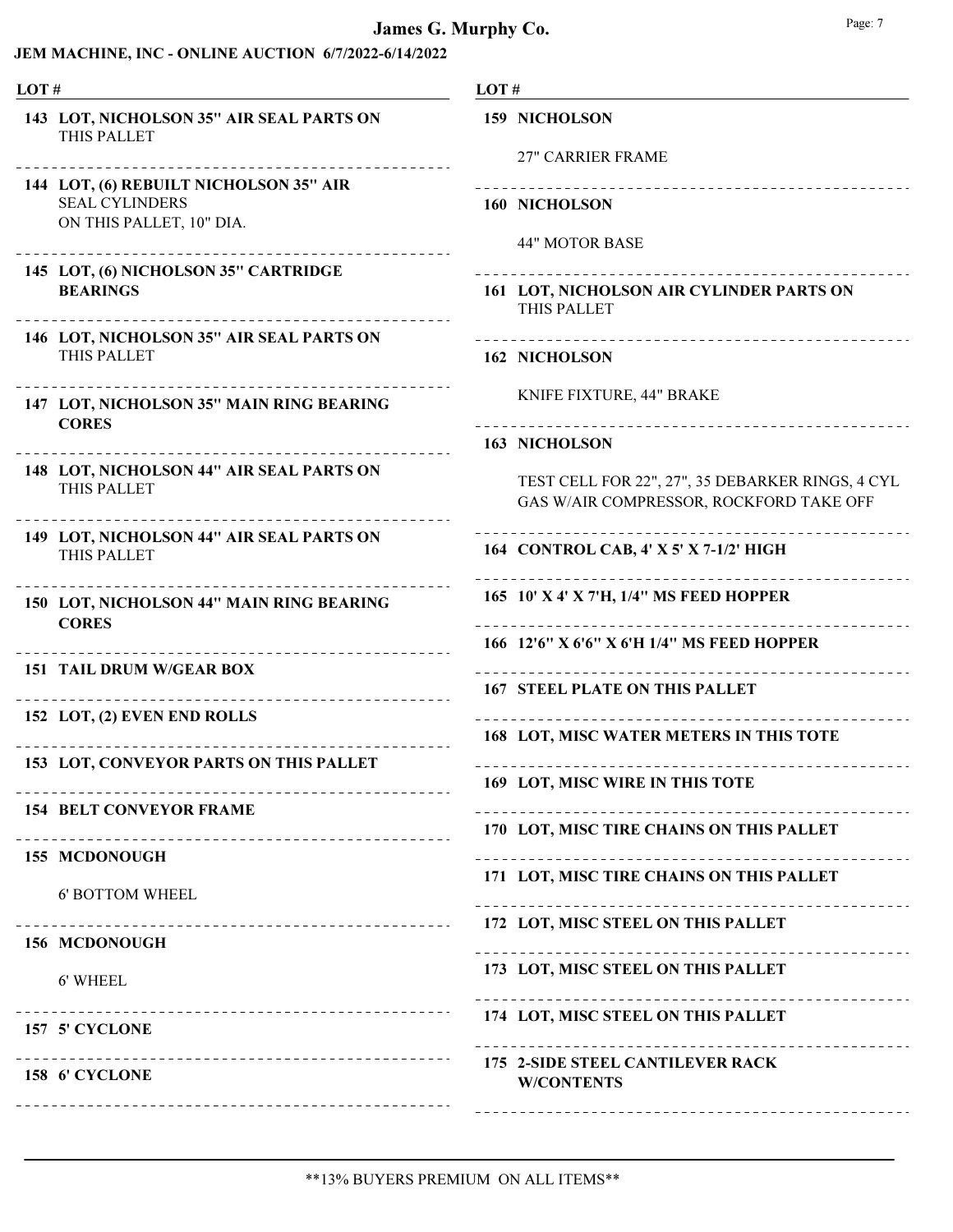| LOT# |                                                                       | LOT#                                                        |
|------|-----------------------------------------------------------------------|-------------------------------------------------------------|
|      | <b>176 2-SIDE STEEL CANTILEVER RACK</b><br><b>W/CONTENTS</b>          | 196 LOT, MISC STEEL ON THIS PALLET                          |
|      | 177 LOT, MISC ALUMINUM IN THIS TOTE                                   | 197 LOT, MISC STEEL ON THIS PALLET                          |
|      | _ _ _ _ _ _ _ _ _ _ _<br>178 LOT, MISC ALUMINUM IN THIS TOTE          | <b>198 2-SIDE STEEL RACK W/CONTENTS</b>                     |
|      | 179 LOT, MISC STEEL ON THIS PALLET                                    | <b>199 2-SIDE STEEL RACK W/CONTENTS</b>                     |
|      |                                                                       | 200 LOT, MISC STEEL ON THIS PALLET                          |
|      | 180 LOT, MISC STEEL ON THIS PALLET                                    | 201 LOT, MISC STEEL ON THIS PALLET                          |
|      | 181 LOT, MISC STEEL ON THIS PALLET                                    | 202 LOT, MISC STEEL ON THIS PALLET                          |
|      | 182 LOT, MISC SHEET METAL SCREWS IN THIS<br><b>DRUM</b>               | 203 LOT, MISC STEEL ON THIS PALLET                          |
|      | <b>183 STEEL WOOD STOVE</b>                                           |                                                             |
|      |                                                                       | 204 LOT, MISC STEEL ON THIS PALLET                          |
|      | 184 LOT, MISC STEEL ON THIS PALLET                                    | 205 LOT, MISC STEEL PIPE                                    |
|      | 185 LOT, MISC STEEL ON THIS PALLET                                    | 206 LOT, MISC STEEL I-BEAMS IN THIS STACK                   |
|      | 186 LOT, MISC STEEL ON THIS PALLET                                    | 207 STEEL TOTE W/CONTENTS                                   |
|      | 187 LOT, MISC STEEL ON THIS PALLET                                    | <b>208 STEEL TOTE W/CONTENTS</b>                            |
|      | 188 LOT, MISC STEEL ON THIS PALLET                                    | <b>209 STEEL TOTE W/CONTENTS</b>                            |
|      | 189 LOT, MISC STEEL ON THIS PALLET                                    | <b>210 STEEL TOTE W/CONTENTS</b>                            |
|      | 190 LOT, MISC STEEL ON THIS PALLET                                    | 211 STEEL TOTE W/CONTENTS                                   |
|      | _______________<br>191 LOT, MISC STEEL ON THIS PALLET                 | 212 FEN GEAR BOX ON THIS PALLET                             |
|      | 192 LOT, MISC STEEL ON THIS PALLET                                    | 213 LOT, (2) GEAR MOTORS & ELECTRIC MOTOR<br><b>ON THIS</b> |
|      | _______________________________<br>193 LOT, MISC STEEL ON THIS PALLET | <b>PALLET</b>                                               |
|      | 194 LOT, MISC STEEL ON THIS PALLET                                    | 214 LOT, ELECTRIC MOTOR & GEAR BOX ON<br>THIS PALLET        |
|      | 195 LOT, MISC STEEL ON THIS PALLET                                    |                                                             |
|      |                                                                       | 215 ELECTRIC MOTOR ON THIS PALLET                           |
|      |                                                                       |                                                             |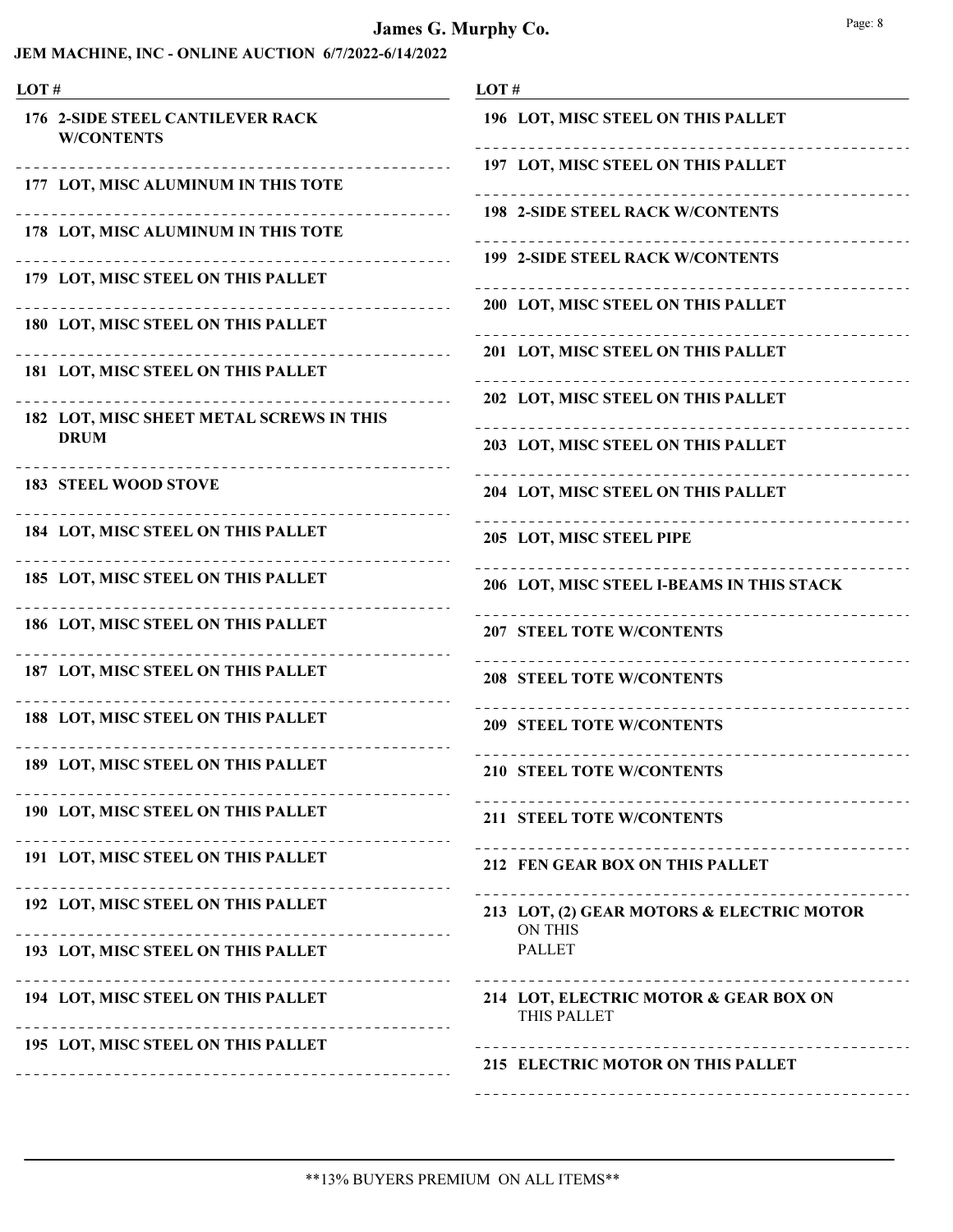| LOT#                                                                    | LOT#                                                    |
|-------------------------------------------------------------------------|---------------------------------------------------------|
| 216 ELECTRIC MOTOR ON THIS PALLET                                       | 235 LOT, APPROX 60' H110 DRAG CHAIN<br><b>W/FLITES</b>  |
| 217 LOT, (2) STEEL FRAMES                                               | 236 LOT, APPROX 125' H110 DRAG CHAIN                    |
| 218 LOT, (2) CEMENT CURBS                                               | 237 LOT, APPROX 60' H110 DRAG CHAIN                     |
| 219 HYDRAULIC TANK                                                      | <b>W/FLITES</b>                                         |
| ----------------------------<br>220 HYDRAULIC PUMP                      | 238 LOT, APPROX 23' H110 DRAG CHAIN                     |
| 221 ALUMINUM TANK<br><u> - - - - - - - - - - -</u>                      | 239 LOT, APPROX 25' H110 DRAG CHAIN<br><b>W/FLITES</b>  |
| 222 LOT, (3) CONCRETE BLANKETS ON THIS<br><b>PALLET</b>                 | 240 LOT, APPROX 40' H110 DRAG CHAIN                     |
| 223 LOT, MISC CURB MOLDS                                                | 241 LOT, APPROX 125' H110 DRAG CHAIN                    |
| ------------------------------<br>224 ECO BLOCK MOLD                    | 242 LOT, APPROX 300' 81XHH CHAIN<br>___________________ |
| 225 ECO BLOCK MOLD                                                      | 243 LOT, APPROX 60' H78B CHAIN                          |
| -------------------------------<br>-------------<br>226 INDUSTRIAL SAW  | 244 LOT, APPROX 200' H24 CHAIN<br>__________________    |
| <b>12" SHAKE SPLITTER</b>                                               | 245 LOT, APPROX 200' H24 CHAIN                          |
| 227 6' WAREHOUSE LADDER                                                 | 246 LOT, APPROX 200' H24 CHAIN                          |
| 228 LE FLOCH                                                            | 247 LOT, APPROX 40' H78 DRAG CHAIN                      |
| <b>PUMP FRAME</b>                                                       | 248 LOT, APPROX 40' H78 DRAG CHAIN                      |
| 229 LOT, (2) TANKS ON THIS PALLET<br><u>_______________________</u> ___ | 249 LOT, APPROX 40' H78 DRAG CHAIN                      |
| 230 SPREADER BAR                                                        | 250 LOT, APPROX 40' H78 DRAG CHAIN                      |
| 231 SET OF STEEL RAMPS<br>_______________________________               | 251 LOT, APPROX 40' H78 DRAG CHAIN                      |
| 232 SET OF STEEL RAMPS                                                  | 252 LOT, APPROX 40' H78 DRAG CHAIN                      |
| 233 LOT, APPROX 20' H110 DRAG CHAIN<br><b>W/FLITES</b>                  | 253 LOT, APPROX 40' H78 DRAG CHAIN                      |
| 234 LOT, APPROX 20' H110 DRAG CHAIN<br><b>W/FLITES</b>                  | 254 LOT, APPROX 40' H78 DRAG CHAIN                      |
|                                                                         |                                                         |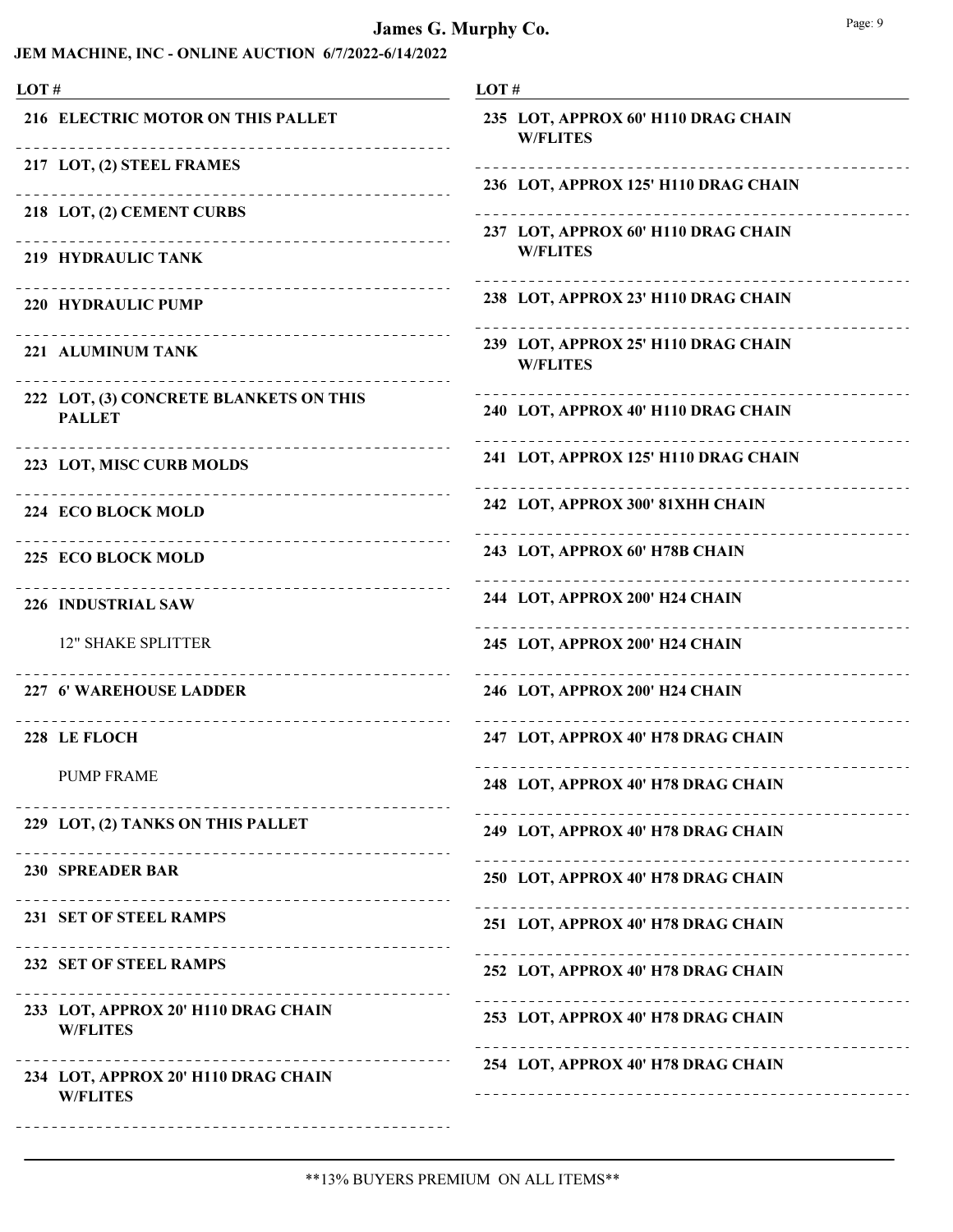#### JEM MACHINE, INC - ONLINE AUCTION 6/7/2022-6/14/2022

| LOT#                                                                | LOT#                                         |
|---------------------------------------------------------------------|----------------------------------------------|
| 255 LOT, APPROX 40' H78 DRAG CHAIN                                  | <b>270 SKK</b>                               |
| - - - - - - - - - - - - - -<br>256 LOT, APPROX 40' H78 DRAG CHAIN   | 5 HP/45 RPM GEARHEAD MOTOR                   |
| - - - - - - - - - - - - - - -<br>257 LOT, APPROX 40' H78 DRAG CHAIN | 271 SKK                                      |
| 258 LOT, APPROX 40' H78 DRAG CHAIN                                  | 5 HP/37 RPM GEARHEAD MOTOR                   |
| 259 LOT, APPROX 40' H78 DRAG CHAIN                                  | 272 SKK                                      |
| 260 LOT, APPROX 40' H78 DRAG CHAIN                                  | 5 HP/68 RPM GEARHEAD MOTOR                   |
|                                                                     | 273 SKK                                      |
| 261 LOT, APPROX 40' H78 DRAG CHAIN<br>.                             | 3 HP/45 RPM GEARHEAD MOTOR                   |
| 262 LOT, APPROX 40' H78 DRAG CHAIN                                  | 274 BALDOR                                   |
| 263 LOT, APPROX 40' H78 DRAG CHAIN                                  | 20 HP/1,760 RPM MOTOR TO VICKERS PUMP        |
| 263Z SALE MOVES TO OTHER SIDE OF THE YARD                           | 275 MARATHON                                 |
| 264 WAGNER                                                          | 5 HP/1,725 RPM MOTOR TO 50 RPM GEAR          |
| 40 HP/1,160 RPM MOTOR                                               | 276 REX-ATLAS                                |
| 265 GE                                                              | 27 RPM OUT, 64:1 RATIO W/1,745 RPM MOTOR     |
| 40 HP/875 RPM MOTOR                                                 | 277 12" X 20" HEAD SHAFT W/1 HP, 207:1 RATIO |
| 266 TOSHIBA                                                         | 278 REX-ATLAS                                |
| 30 HP/1,750 RPM MOTOR                                               | 38 RPM OUT, 45:1 RATIO W/1,750 RPM MOTOR     |
| 267 HOWELL                                                          | 279 REX-ATLAS                                |
| 40 HP/1,185 RPM MOTOR                                               |                                              |
|                                                                     | 22 RPM OUT, 80:1 RATIO W/1,750 RPM MOTOR     |
| <b>268 MARATHON</b>                                                 | <b>280 SKK</b>                               |
| 40 HP/1,180 RPM/30 HP/990 RPM MOTOR                                 | 3 HP/68 RPM GEARHEAD MOTOR                   |
| <b>269 WESTINGHOUSE</b>                                             | <b>281 SKK</b>                               |
| 75 HP/1,180 RPM MOTOR                                               | 3 HP/68 RPM GEARHEAD MOTOR                   |
|                                                                     |                                              |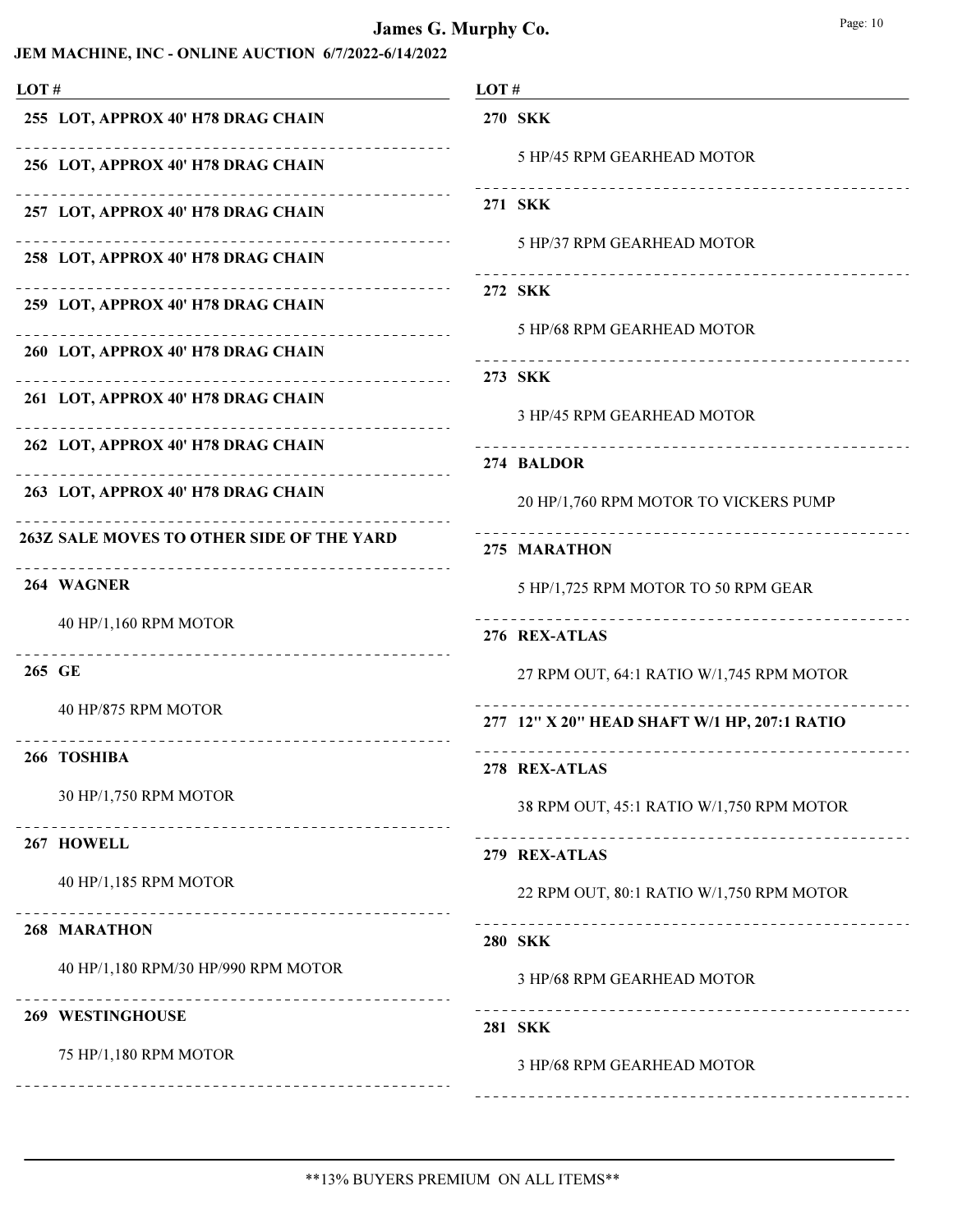| LOT#   |                                                                                            | LOT#                                                                                   |
|--------|--------------------------------------------------------------------------------------------|----------------------------------------------------------------------------------------|
|        | <b>282 SEW-EURODRIVE</b>                                                                   | 294 NATIONAL BH4                                                                       |
|        | 5 HP/31 RPM GEARHEAD MOTOR                                                                 | <b>AIR VIBRATOR</b>                                                                    |
|        | 283 MITSUBISHI                                                                             | 295 1/2 HP/1,800 RPM SHOP FAN, 115/230V                                                |
|        | 3 HP/45 RPM GEARHEAD MOTOR                                                                 | 296 LOMBARDINI                                                                         |
|        | _____________________________________<br>284 LOT, (2) 1 HP/1,725 RPM & 1/2<br>HP/1,725 RPM | 2 CYL SKID MOUNTED MOTOR                                                               |
|        | <b>GEARHEAD MOTORS</b><br>----------------------------------                               | 297 LOT, CAT 3306 ENGINE PARTS TO<br><b>INCLUDE: NEW</b>                               |
|        | 285 FOOT & JONES                                                                           | CRANKSHAFT CAT PART #2W7458W06, UNKNOWN<br>IF COMPLETE ENGINE (PLEASE INSPECT PRIOR TO |
|        | 86.5:1 RATIO GEAR REDUCER TO 5 HP/1,750 DRIVE                                              | BIDDING)                                                                               |
| 286 US |                                                                                            | <b>298 WOOD CART ON CASTERS</b>                                                        |
|        | 40 HP/1,775 RPM MOTOR<br>-------------------------------------                             | 299 DRUM STAND                                                                         |
|        | 287 TOSHIBA                                                                                | 300 LOT, CONTROL PANELS ON THIS PALLET                                                 |
|        | 40 HP/1,175 RPM MOTOR<br>--------------------------                                        | 301 ANSUL                                                                              |
|        | <b>288 SKK</b>                                                                             | DOLLY MOUNTED FIRE EXTINGUISHER                                                        |
|        | 15 HP/31.1 RATIO GEARHEAD MOTOR                                                            | 302 20-TON HYDRAULIC H-FRAME PRESS                                                     |
|        | <b>289 SKK</b>                                                                             | <b>W/TOOLING</b>                                                                       |
|        | 15 HP/30.1 RATIO GEARHEAD MOTOR                                                            | 303 LOT, MISC SPROCKETS & PULLIES ON THIS<br><b>PALLET</b>                             |
|        | 290 FMC SYTRON V50                                                                         | <b>304 PROPANE TANK</b>                                                                |
|        | <b>MAGNETIC VIBRATOR</b><br>_________________________________                              | <b>305 PROPANE TANK</b>                                                                |
|        | 291 FMC SYTRON V85C                                                                        | <b>306 PROPANE TANK</b>                                                                |
|        | <b>MAGNETIC VIBRATOR</b>                                                                   | _______________________________                                                        |
|        | 292 FMC SYTRON V85B1                                                                       | <b>307 ARGON CYLINDER</b>                                                              |
|        | <b>MAGNETIC VIBRATOR</b>                                                                   | <b>308 ARGON CYLINDER</b>                                                              |
|        | ----------------------------------<br>293 FMC SYTRON V85C1                                 | <b>309 ARGON CYLINDER</b>                                                              |
|        | MAGNETIC VIBRATOR                                                                          |                                                                                        |
|        | ---------------------------------                                                          |                                                                                        |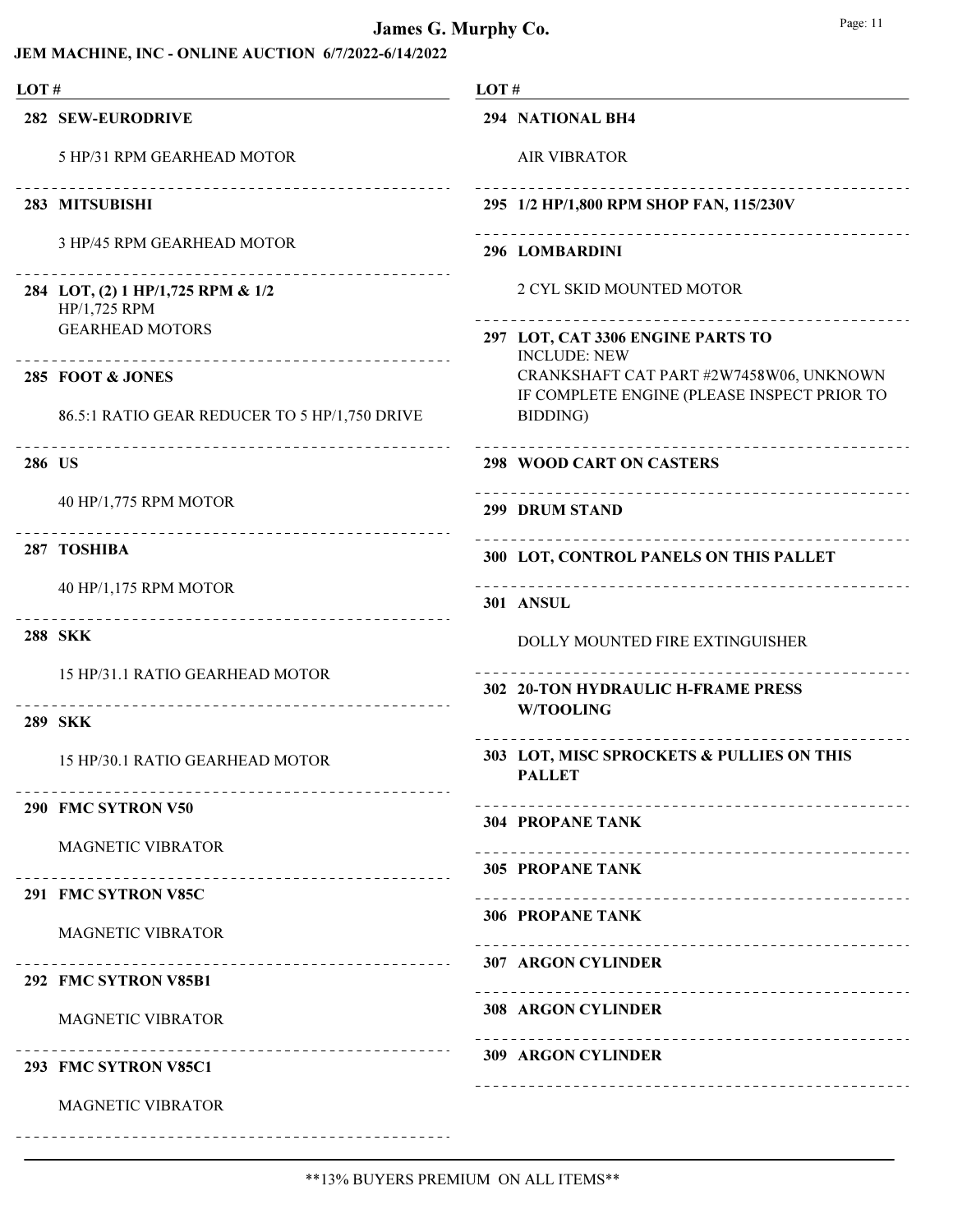| LOT#                                                                              | LOT#                                                                   |
|-----------------------------------------------------------------------------------|------------------------------------------------------------------------|
| <b>310 ARGON CYLINDER</b>                                                         | 328 APPROX 8' X 16' TIN SHED (*BUYER IS<br><b>RESPONSIBLE</b>          |
| <b>311 OXYGEN CYLINDER</b>                                                        | TO LOAD*)                                                              |
| 312 OXYGEN CYLINDER                                                               | 329 APPROX 8' X 16' VAN TRUCK BOX W/MAN                                |
| <b>313 OXYGEN CYLINDER</b>                                                        | DOOR (*BUYER<br>IS RESPONSIBLE TO LOAD*)                               |
| <b>314 OXYGEN CYLINDER</b>                                                        | 330 STEEL TANK STORAGE UNIT, (2) DOORS,<br><b>APPROX 10'</b>           |
| <b>315 OXYGEN CYLINDER</b>                                                        | DIA X 16' LENGTH                                                       |
| 316 CARBON DIOXIDE CYLINDER                                                       | 331 STEEL TANK STORAGE UNIT, (2) DOORS,<br><b>APPROX 10'</b>           |
| <b>317 ACETYLENE CYLINDER</b>                                                     | DIA X 16' LENGTH                                                       |
| <b>318 ACETYLENE CYLINDER</b>                                                     | 331Z SALE MOVES INTO CONEX BOX (LOT 325)<br>-------------------------  |
| <b>319 ACETYLENE CYLINDER</b>                                                     | 332 HOTSY 7632                                                         |
| 320 4-BAY BOTTLE RACK                                                             | PARTS CLEANER, 3 HP MOTOR, 230V, 3 PHASE, 28" X<br><b>36" CAPACITY</b> |
| <b>321 PROPANE BOTTLE</b>                                                         | <b>333 PREDATOR 4375</b>                                               |
| 322 PROPANE BOTTLE                                                                | 3,500 RUNNING WATTS PORTABLE GENERATOR                                 |
| 323 PROPANE BOTTLE                                                                | <b>334 PNEUMATIC GREASE BUGGY</b>                                      |
| 324 40' CONEX BOX, DOUBLE DOOR REAR &<br><b>DOUBLE DOOR</b>                       | 335 PREDATOR                                                           |
| SIDE (*BUYER IS RESPONSIBLE TO LOAD*)                                             | 3,100 PSI PORTABLE PRESSURE WASHER W/WAND<br>(NO HOSE OR TIPS)         |
| 325 40' CONEX BOX, DOUBLE DOOR REAR<br>(*BUYER IS<br><b>RESPONSIBLE TO LOAD*)</b> | 336 LOT, (22+/-) MOLDER HEADS ON THIS PALLET                           |
|                                                                                   | 337 LOT, (4) MOLDER HEADS ON THIS PALLET                               |
| 326 40' CONEX BOX, DOUBLE DOOR REAR, MAN<br><b>DOOR</b><br><b>ON THE</b>          | 338 LOT, (7) MOLDER HEADS ON THIS PALLET                               |
| SIDE (*BUYER IS RESPONSIBLE TO LOAD*)                                             | 339 LOT, (3) H20 FIRE EXTINGUISHERS                                    |
| 327 40' INSULATED CONEX BOX (*BUYER IS<br><b>RESPONSIBLE TO</b><br>$LOAD^*$       | 340 LOT, (19+/-) FIRE EXTINGUISHERS                                    |
| -------------------------------------                                             |                                                                        |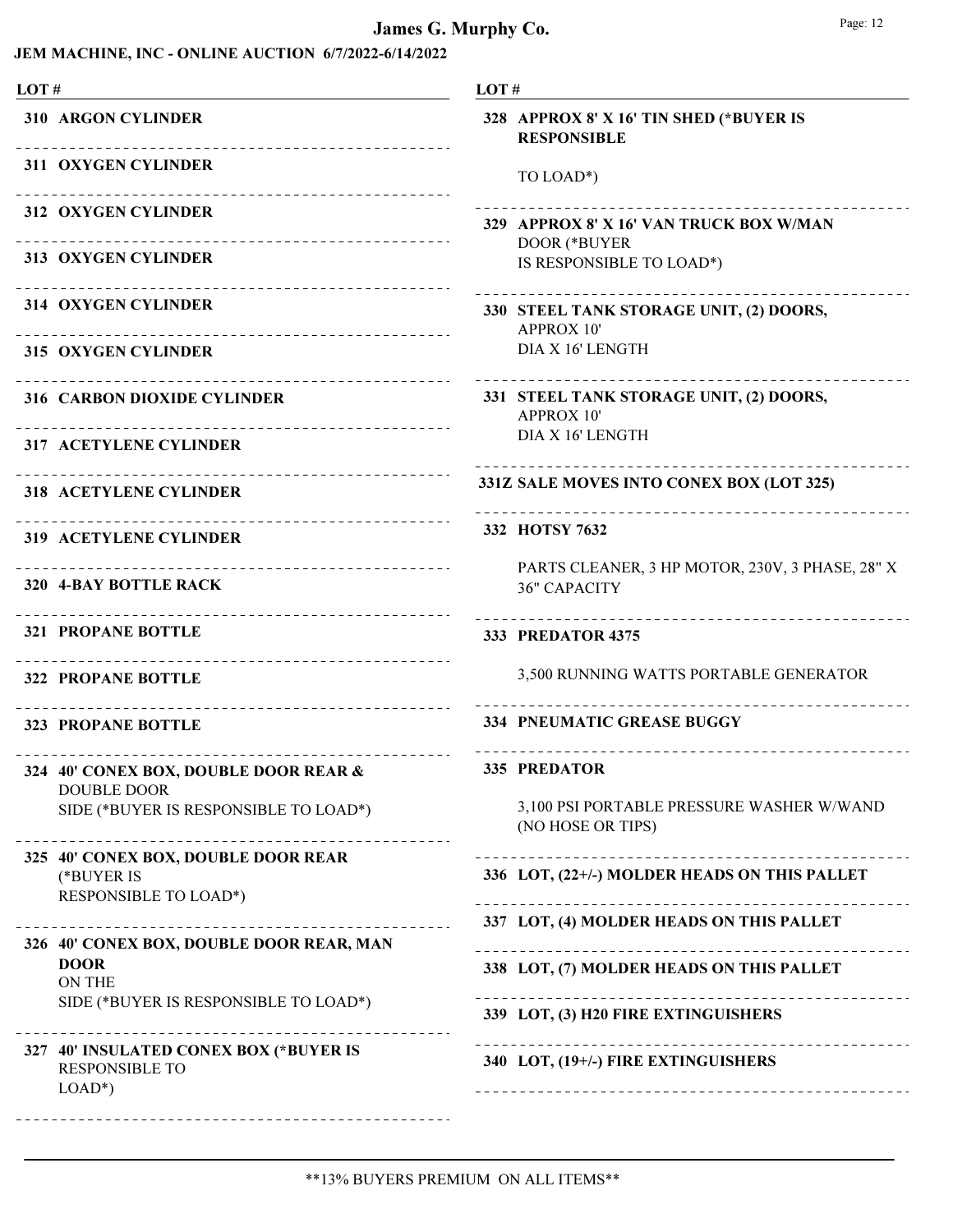| LOT# |                                                         | LOT#                                                      |
|------|---------------------------------------------------------|-----------------------------------------------------------|
|      | 341 LOT, MISC POWER CORDS ON THIS HOOK                  | 360 LOT, MISC AIR BAGS                                    |
|      | 342 LOT, MISC POWER CORDS ON THIS HOOK                  | 361 LOT, MISC PIPE CLAMPS IN THIS TOTE                    |
|      | 343 LOT, MISC POWER CORDS ON THIS HOOK                  | 362 LOT, MISC NICHOLSON AIR SEALS IN THIS<br><b>STACK</b> |
|      | 344 LOT, MISC POWER CORDS ON THIS HOOK                  | 363 LOT, MISC CHAINS IN THIS TOTE                         |
|      | 345 NICHOLSON<br>LUBE PUMP & LINCOLN AUTO LUBE BLOCK    | 364 LOT, MISC MILL SUPPLIES ON THIS SHELF                 |
|      | 346 LOT, UHMW BLOCKS IN THIS STACK                      | 365 LOT, MISC PNEUMATIC TOOLS ON THIS<br><b>SHELF</b>     |
|      | 347 LOT, MISC MACK VALVES IN THIS TOTE                  | 366 LOT, MISC CORDLESS TOOLS ON THIS SHELF                |
|      | 348 LOT, MISC QUICK AIR EXHAUST IN THIS<br><b>TOTE</b>  | 367 LOT, MISC HOSES & SUPPLIES ON THIS<br><b>SHELF</b>    |
|      | 349 LOT, MISC FLOW ADJUSTERS IN THIS TOTE               | 368 LOT, MISC ELECTRICAL BOXES ON THIS<br><b>SHELF</b>    |
|      | 350 LOT, MISC MAC AIR VALVES IN THIS TOTE               | 369 LOT, MISC BELTS IN THIS SECTION                       |
|      | 351 LOT, MISC AIR CONTROL VALVES IN THIS<br><b>TOTE</b> | 370 LOT, MISC SHOP SUPPLIES ON THIS SHELF                 |
|      | 352 LOT, MISC AIR OILERS IN THIS TOTE                   | 371 LOT, MISC ON THIS SECTION OF SHELF                    |
|      | 353 LOT, MISC A/B SWITCHES IN THIS TOTE                 | 372 LOT, MISC SHAFTS ON THIS SECTION OF<br><b>SHELF</b>   |
|      | 354 LOT, MISC LIMIT SWITCHES IN THIS TOTE               | 372Z SALE MOVES OUTSIDE                                   |
|      | 355 LOT, MISC MAC AIR VALVES IN THIS TOTE               | <b>373 TANK</b>                                           |
|      | 356 LOT, MISC BARKER SPIKES IN THIS TOTE                | 374 LOT, CLEAN UP TOOLS ON THIS PALLET                    |
|      | 357 LOT, MISC AIR BREATHERS IN THIS TOTE                | 375 LOT, CLEAN UP TOOLS ON THIS PALLET                    |
|      | 358 LOT, MISC HYDRAULIC QUICK CONNECTS IN<br>THIS TOTE  | 376 LOT, MISC GEAR ON THIS PALLET                         |
|      | 359 LOT, MISC A/B SWITCHES IN THIS TOTE                 | 377 LOT, MISC 5-GAL BUCKETS IN THIS TOTE                  |
|      | --------------------------------                        |                                                           |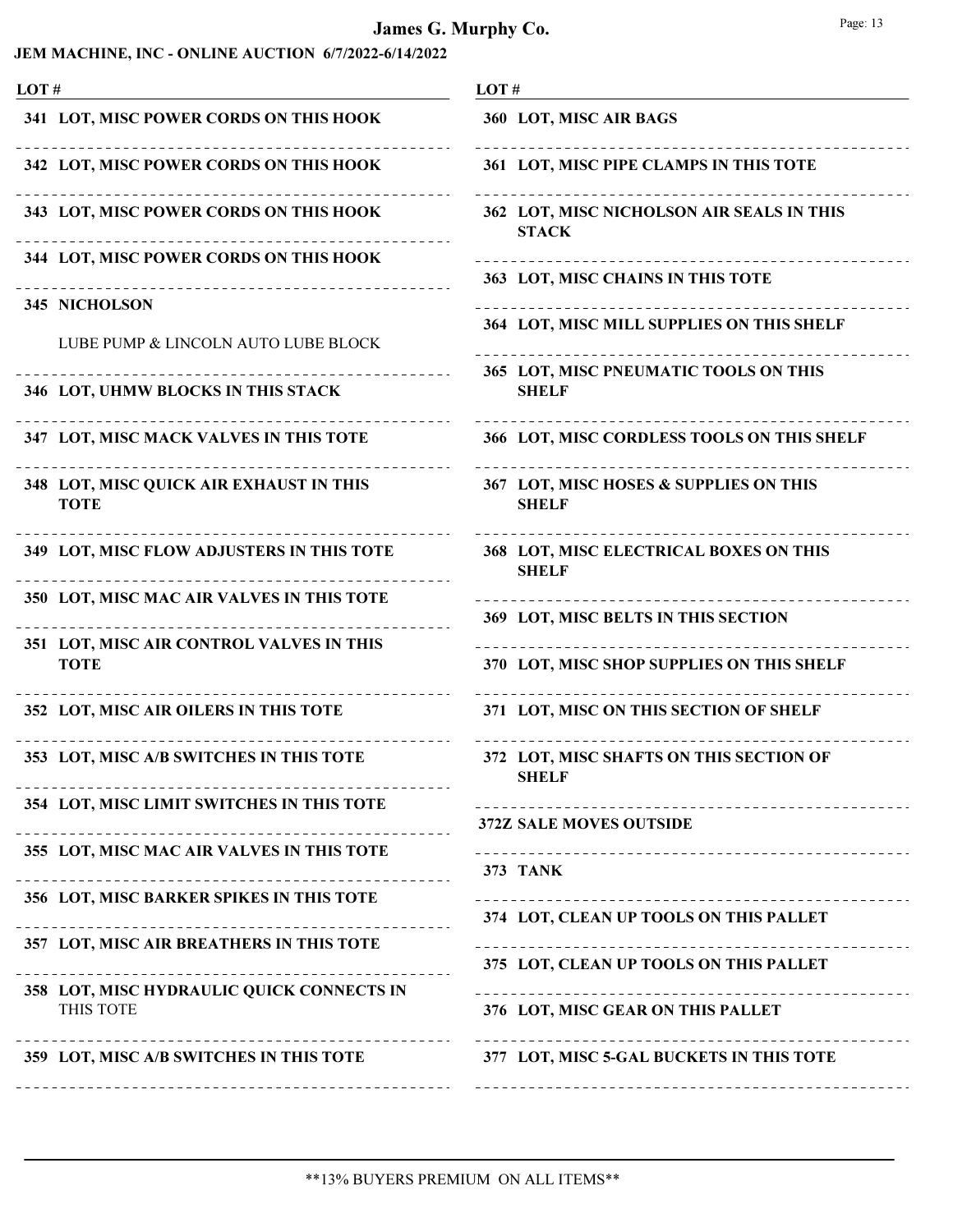| LOT# |                                                                          | LOT#                                                                  |
|------|--------------------------------------------------------------------------|-----------------------------------------------------------------------|
|      | 378 LOT, MISC 5-GAL BUCKETS IN THIS TOTE                                 | 398 BOTTOM BOX                                                        |
|      | 379 DRUM OF INDUSTRIAL SOAP                                              | _________________________<br>399 BOTTOM BOX                           |
|      | <b>380 DRUM OF COSMOLEAN</b>                                             | <b>400 MAN BASKET FORKLIFT ATTACHMENT</b>                             |
|      | 381 LOT, MISC PLASTIC PIPE REPAIR SUPPLIES                               | 401 LOT, MISC CHAIN ON THIS PALLET                                    |
|      | 382 LOT, MISC CHAIN LINK FENCE ON THIS<br><b>PALLET</b>                  | 402 LOT, (6) NYLON STRAPS ON THIS PALLET                              |
|      | _______________<br>383 LOT, MISC GEAR ON THIS PALLET                     | <b>403 HEADACHE BALL</b>                                              |
|      | _____________________________<br>384 LOT, MISC GEAR ON THIS PALLET       | <b>404 ROLL OF PLASTIC</b>                                            |
|      | . <u>.</u> .                                                             | 405 LOT, MISC GEAR ON THIS PALLET                                     |
|      | 385 LOT, MISC GLASS ON THIS PALLET<br>---------------------------------- | 406 LOT, (4) CYLINDERS ON THIS PALLET                                 |
|      | <b>386 WELDER CART</b><br>.                                              | <b>407 NICHOLSON</b>                                                  |
|      | 387 LOT, MISC HOSE ON THIS PALLET                                        | <b>CYLINDER ON THIS PALLET</b>                                        |
|      | 388 LOT, MISC GEAR ON THIS PALLET                                        |                                                                       |
|      | 389 LOT, MISC HOSE ON THIS PALLET                                        | 408 LOT, (3) CYLINDERS ON THIS PALLET<br>---------------------------- |
|      |                                                                          | 409 CAT 235                                                           |
|      | 390 LOT, MISC BATTERY CORES ON THIS PALLET                               | <b>CYLINDER ON THIS PALLET</b>                                        |
|      | 391 LOT, MISC BATTERY CORES ON THIS PALLET                               | 410 LOT, (6) CYLINDERS ON THIS PALLET                                 |
|      | 392 LOT, MISC BATTERY CORES ON THIS PALLET                               | 411 LOT, (6) CYLINDERS ON THIS PALLET                                 |
|      | 393 LOT, MISC ALTERNATOR CORES ON THIS<br><b>PALLET</b>                  | 412 LOT, (3) CAT 235 CYLINDERS ON THIS<br><b>PALLET</b>               |
|      | 394 LOT, MISC STARTER CORES ON THIS PALLET                               | <b>413 INSULATED HOT WATER TANK</b>                                   |
|      | 395 LOT, MISC STARTER CORES ON THIS PALLET                               | <b>414 STEEL WOOD BUNK</b>                                            |
|      | 396 WALL MOUNTED TOOLBOX                                                 | . <u>_ _ _ _ _ _ _ _ _ _ _ _ _</u> _<br><b>415 STEEL WOOD BUNK</b>    |
|      | 397 LOCK BOX (NO KEY)                                                    | 416 LOT, MISC STEEL IN THIS TOTE                                      |
|      |                                                                          |                                                                       |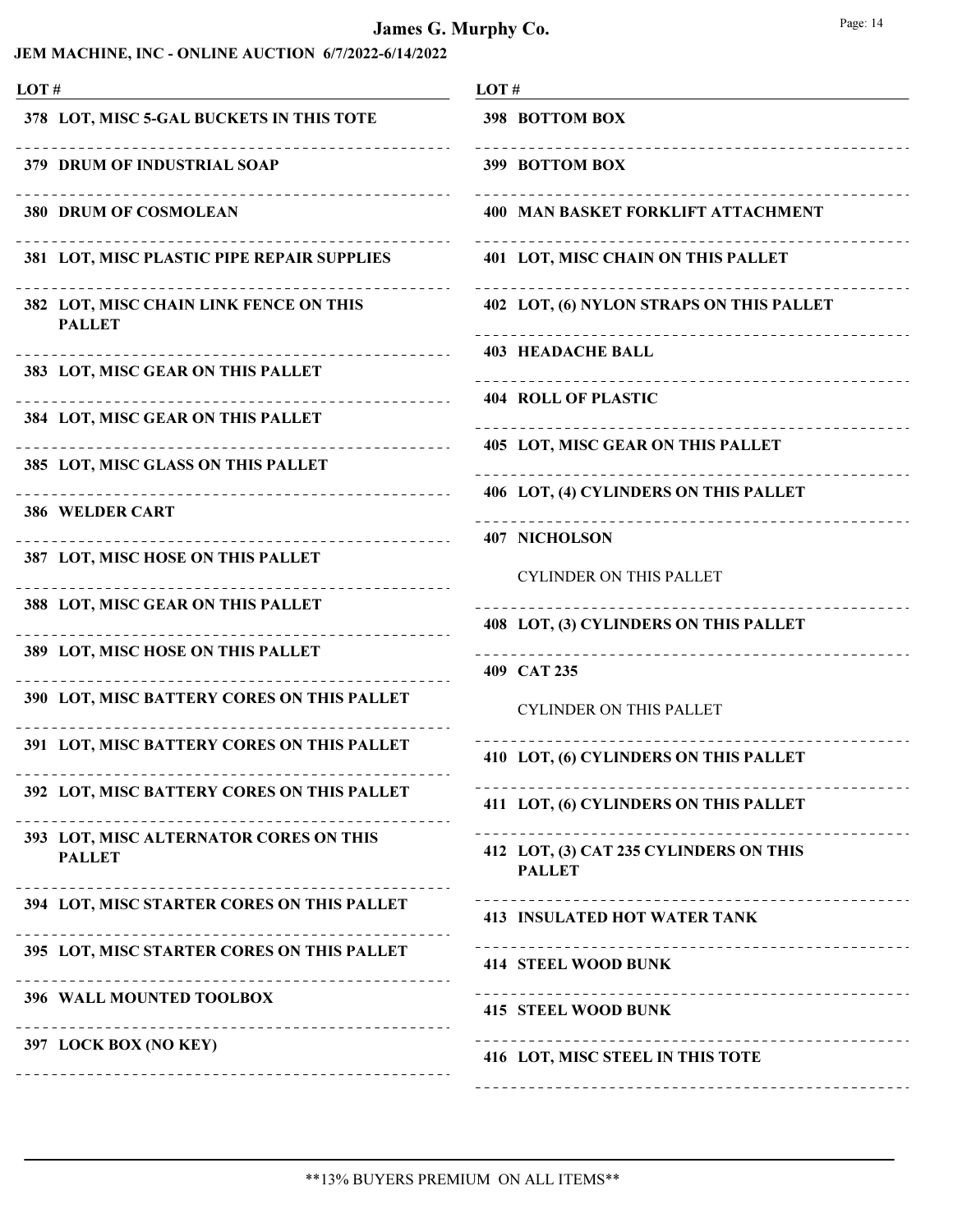### James G. Murphy Co.

|--|--|

| LOT#                                                     | LOT#                                                  |
|----------------------------------------------------------|-------------------------------------------------------|
| 417 POWER CORD, 4 WIRE, 30'                              | 438 LOT, (14) PCS OF 24"H X 24'L FLOOR JOISTS         |
| 418 POWER CORD, 4 WIRE, 92'                              | 439 LOT, (14) PCS OF 24"H X 24'L FLOOR JOISTS         |
| 419 POWER CORD, 3 WIRE, 40'                              | 440 LOT, (14) PCS OF 24"H X 24'L FLOOR JOISTS         |
| -------------------------------<br><b>420 POWER CORD</b> | <b>441 LOT, MISC BUILDING MATERIALS</b>               |
| 421 POWER CORD, 6 WIRE, 50' (TRAILER TYPE)               | 442 LOT, (2) SETS OF STAIRS                           |
| 422 POWER CORD, 4 WIRE, 50'                              | 443 8' SCRAPER PLOW (FOR FORKLIFT)                    |
| 423 POWER CORD, 4 WIRE, 20'                              | 444 LOT, (4) P275/55R20 TIRES                         |
| _____________________<br>424 POWER CORD, 4 WIRE, 39'     | .<br>445 LOT, (5) MISC TIRE RIMS                      |
| 425 POWER CORD, 4 WIRE, 39'                              | 446 LOT, (4) P245/60R18 TIRES                         |
| 426 POWER CORD, 3 WIRE, 20'                              | 447 LOT, (2) 11R24.5 TRUCK TIRES                      |
| 427 POWER CORD, 4 WIRE, 112'                             | 448 LOT, (4) MISC TRUCK TIRES                         |
| ____________________<br>428 POWER CORD, 4 WIRE, 66'      | .<br>449 LOT, (8) MISC TIRE RIMS                      |
| 429 POWER CORD, 4 WIRE, 62'                              | 450 44"X7" FORKLIFT FORKS                             |
| 430 POWER CORD, 4 WIRE, 100'                             | <b>451 NICHOLSON</b>                                  |
| 431 POWER CORD, 4 WIRE, 60                               | 45-TOOTH, 140 PITCH SPROCKET                          |
| 432 POWER CORD, 4 WIRE, 76'                              | _____________________________<br><b>452 NICHOLSON</b> |
| ---------------------<br>433 POWER CORD, 4 WIRE, 58'     | <b>44" JACK SHAFT ASSEMBLY</b>                        |
| 434 POWER CORD, 4 WIRE, 50'                              | <b>453 NICHOLSON</b>                                  |
| 435 LOT, (18) PCS OF 24"H X 24'L FLOOR JOISTS            | 35" BEARING BLOCKS A2                                 |
| 436 LOT, (14) PCS OF 24"H X 24'L FLOOR JOISTS            | 454 LOT, (3) SAWHORSES                                |
|                                                          | 455 LOT, (2) SAWHORSES                                |
| 437 LOT, (14) PCS OF 24"H X 24'L FLOOR JOISTS            | 456 LOT, (2) SAWHORSES                                |
|                                                          |                                                       |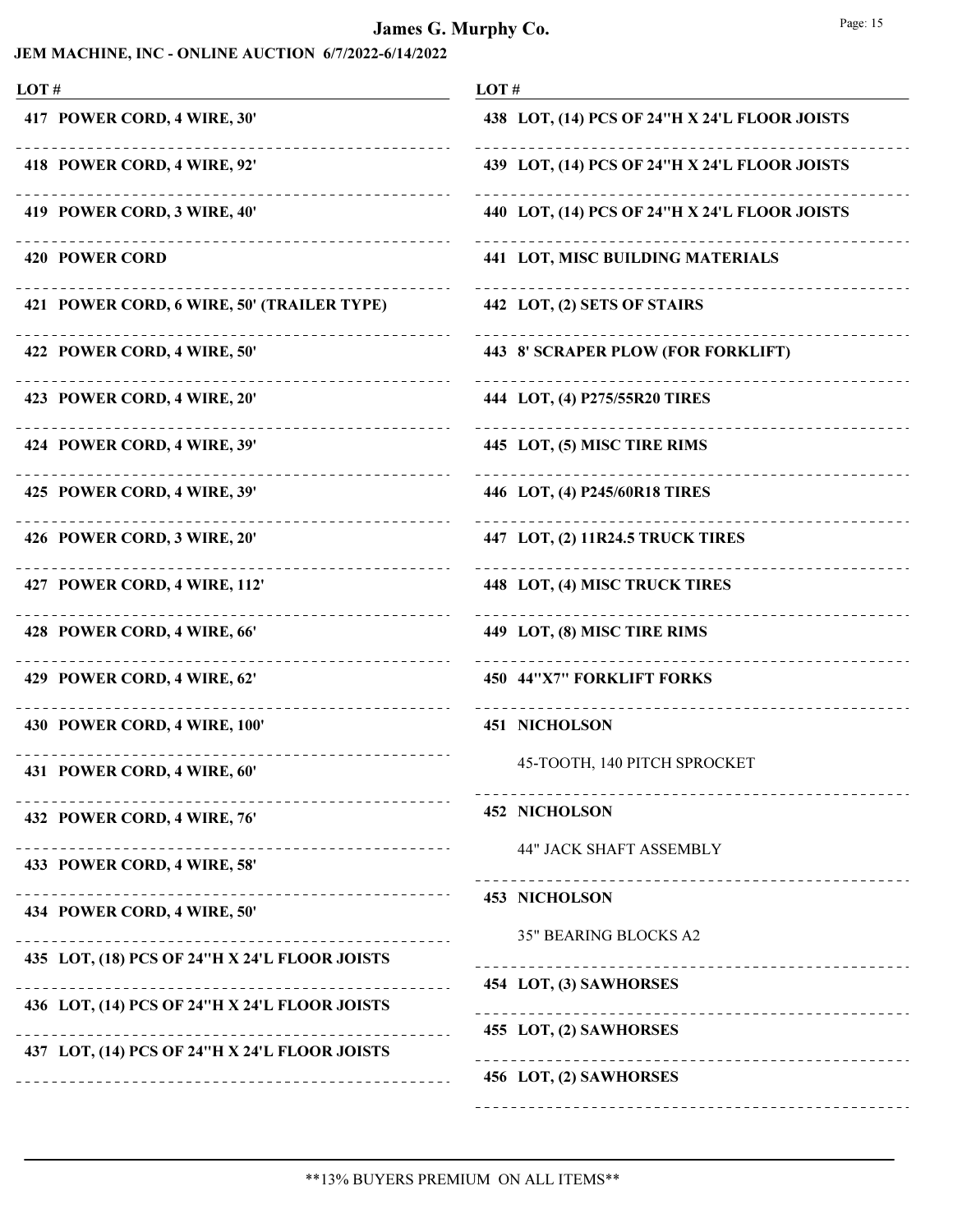| LOT# |                                                                          | LOT# |                                   |
|------|--------------------------------------------------------------------------|------|-----------------------------------|
|      | <b>457 LOT, SAWHORSE &amp; ROLLER STAND</b>                              |      | 474 LOT,<br>CARE<br><b>BITS</b>   |
|      | 458 GEOTEX                                                               |      | ---------                         |
|      | <b>ROLL OF ROAD FELT</b>                                                 |      | 475 28"H                          |
|      | 459 16,300 LB CAPACITY GENERATOR FRAME                                   |      | ---------<br>476 LOT,<br>25 TC    |
|      | 460 15'L X 12'T GARAGE DOOR                                              |      | ---------<br><b>477 CROS</b>      |
|      | 461 LOT, 4X8 X 3/4 PLYWOOD STACK                                         |      | BIG C                             |
|      | 462 LOT, 4X8 X 3/4 PLYWOOD STACK                                         |      | 478 LOT,                          |
|      | 463 LOT, 60"H X 53"W X 30"D RIGGING CABINET                              |      | 479 GAS                           |
|      | <b>W/CONTENTS</b>                                                        |      | <b>TRAN</b>                       |
|      | 464 36" X 36" X 22-1/2" TABLE STAND<br>--------------------------------- |      | .<br><b>480 HON</b>               |
|      | <b>465 CONTINENTAL</b>                                                   |      | <b>SELF</b>                       |
|      | <b>ANTIQUE BARREL &amp; PROP</b>                                         |      | .<br><b>481 POUI</b>              |
|      | 466 LOT, (5) PROPANE BOTTLES                                             |      | <b>LAW</b>                        |
|      | 467 LOT, DUCTING<br>------------------------------------                 |      | _________<br>482 LOT,<br>$(1)$ 5' |
|      | 468 20'L X 22" X 18" PRESSURE TREATED                                    |      | ---------                         |
|      | - GLULAM -                                                               |      | 483 A&D                           |
|      | 469 18'L X 22" X 21-1/2" PRESSURE TREATED<br><b>GLULAM</b>               |      | $24"$ If                          |
|      | ______________________                                                   |      | 484 LOT,                          |
|      | 470 LOT, (2) PCS PRESSURE TREATED GLULAM<br><b>DUNNAGE</b>               |      | ---------<br>485 LOT,             |
|      | 471 LOT, MISC BOLTING                                                    | .    | 486 LOT,                          |
|      | .<br>472 LOT, (2) PCS OF 10'L X 24"X16" HEATER<br><b>DUCTING</b>         |      | ---------<br>487 LOT,             |
|      | <b>473 STEEL STEP STOOL</b>                                              |      | 488 LOT,                          |
|      |                                                                          |      |                                   |

| 474 LOT, (6) 6' 7" DRILL RODS W/1-1/2"<br><b>CARBIDE ROCK</b><br><b>BITS</b> |
|------------------------------------------------------------------------------|
| 475 28"H X 24"W X 12"D TOOLBOX                                               |
| 476 LOT, (2) CROSBY BIG CLEVISES, 1-3/4",<br>25 TON                          |
| 477 CROSBY                                                                   |
| BIG CLEVIS, 2", 3 TON                                                        |
| 478 LOT, (27) 3/4" CABLE CLAMPS, FORGED                                      |
| 479 GAS BOY 1230                                                             |
| <b>TRANSFER PUMP</b>                                                         |
| <b>480 HONDA MASTERS 5.0</b>                                                 |
| <b>SELF-PROPELLED LAWN MOWER</b>                                             |
|                                                                              |
| 481 POULAN PRO BRIGGS & STRATTON 215H                                        |
| <b>LAWN MOWER</b>                                                            |
| 482 LOT, PIPE CLAMPS, (1) 8', (1) 7' 3" &<br>(1) 5'                          |
| 483 A&D                                                                      |
| 24" INDUSTRIAL FAN                                                           |
| 484 LOT, MISC HAMMERS, AXES & MAULS                                          |
| 485 LOT, (4) FLOOR CREEPERS                                                  |
| <b>486 LOT, CONCRETE FINISHING TOOLS</b>                                     |
| .<br><b>487 LOT, COPPER BATTERY LEADS</b><br>--------------------            |